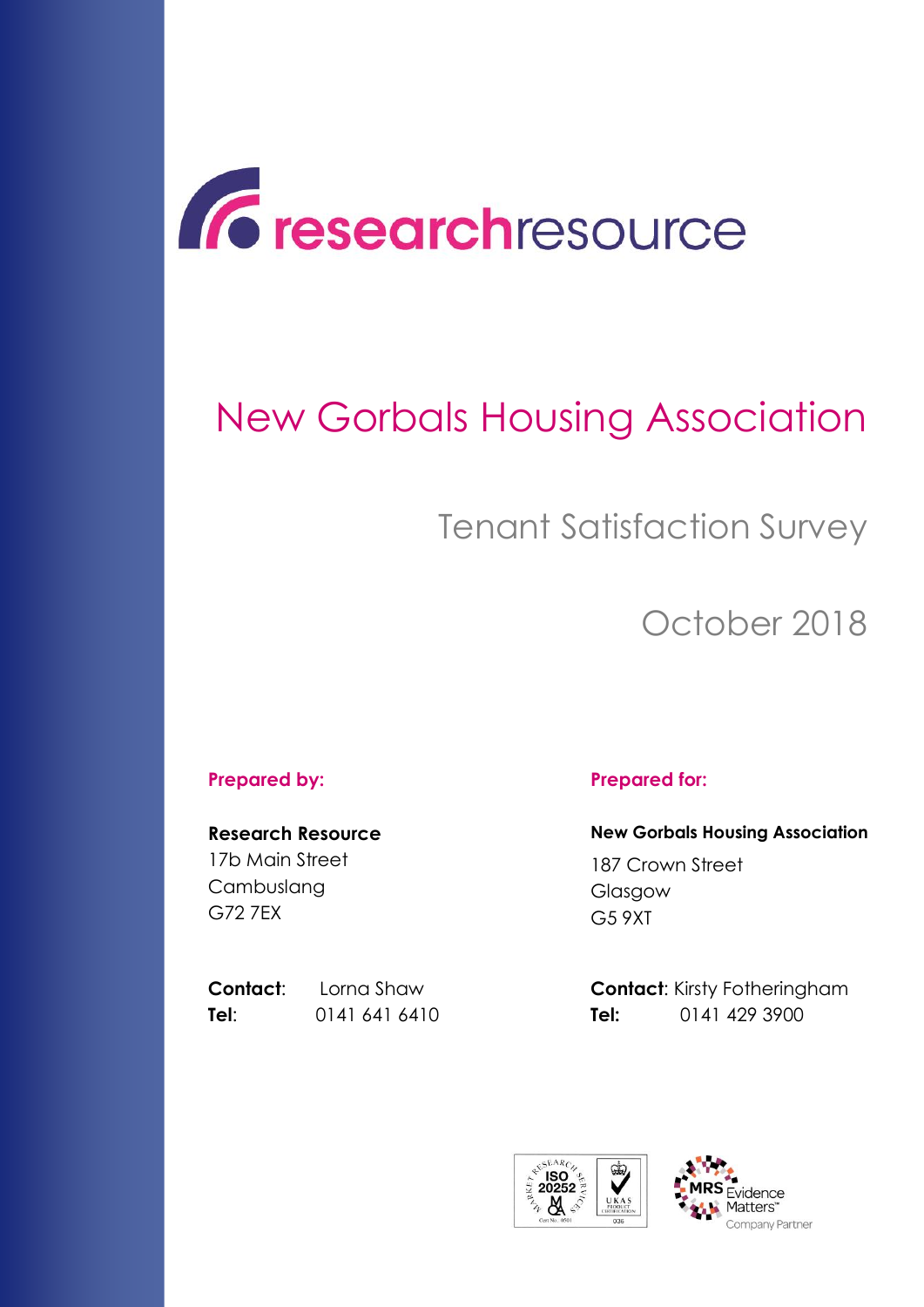

Report written by: Lorna Shaw

forma A Ja

Date: 8/10/2018

Reviewed by: Elaine MacKinnon

Filcaire Me

Date: 9/10/2018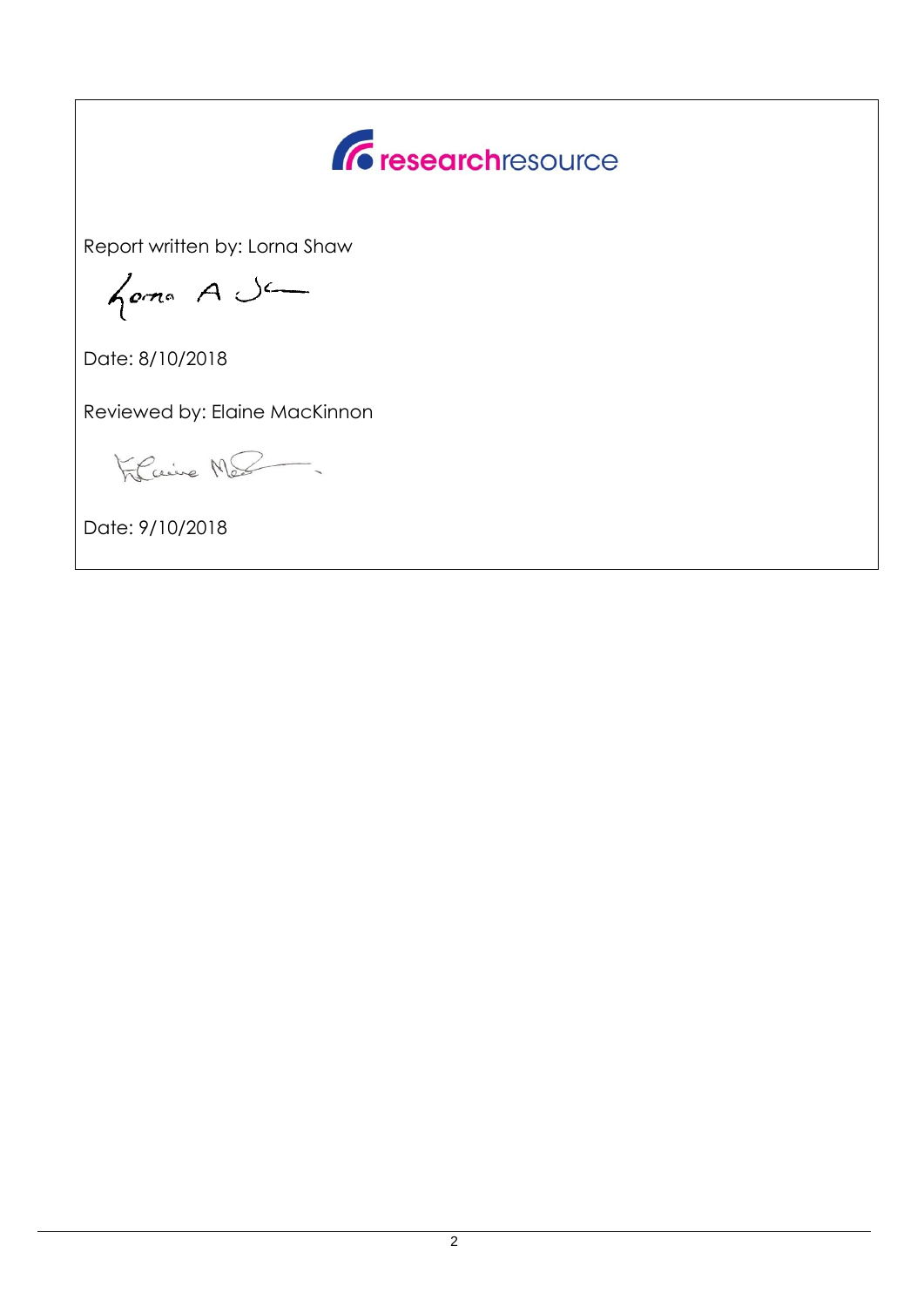# **New Gorbals Housing Association**

## **Tenant Satisfaction Survey 2018**

### Contents

| $\mathcal{L}$<br>1.1<br>1.2                                |                                                                       |  |
|------------------------------------------------------------|-----------------------------------------------------------------------|--|
| 2.<br>2.1<br>2.2                                           |                                                                       |  |
| 3.<br>3.1                                                  | Satisfaction with the overall service provided by New Gorbals (Q1)  8 |  |
| 4.<br>4.1<br>4.2<br>4.3<br>4.4<br>4.5<br>4.6<br>4.7<br>4.8 | Awareness and interest in participation opportunities (Q8/Q9)  14     |  |
| 5.<br>5.1<br>5.2                                           |                                                                       |  |
| 6.<br>6.1<br>6.2<br>6.3                                    |                                                                       |  |
| 7.<br>7.1<br>7.2<br>7.3                                    |                                                                       |  |
| 8.<br>8.1                                                  |                                                                       |  |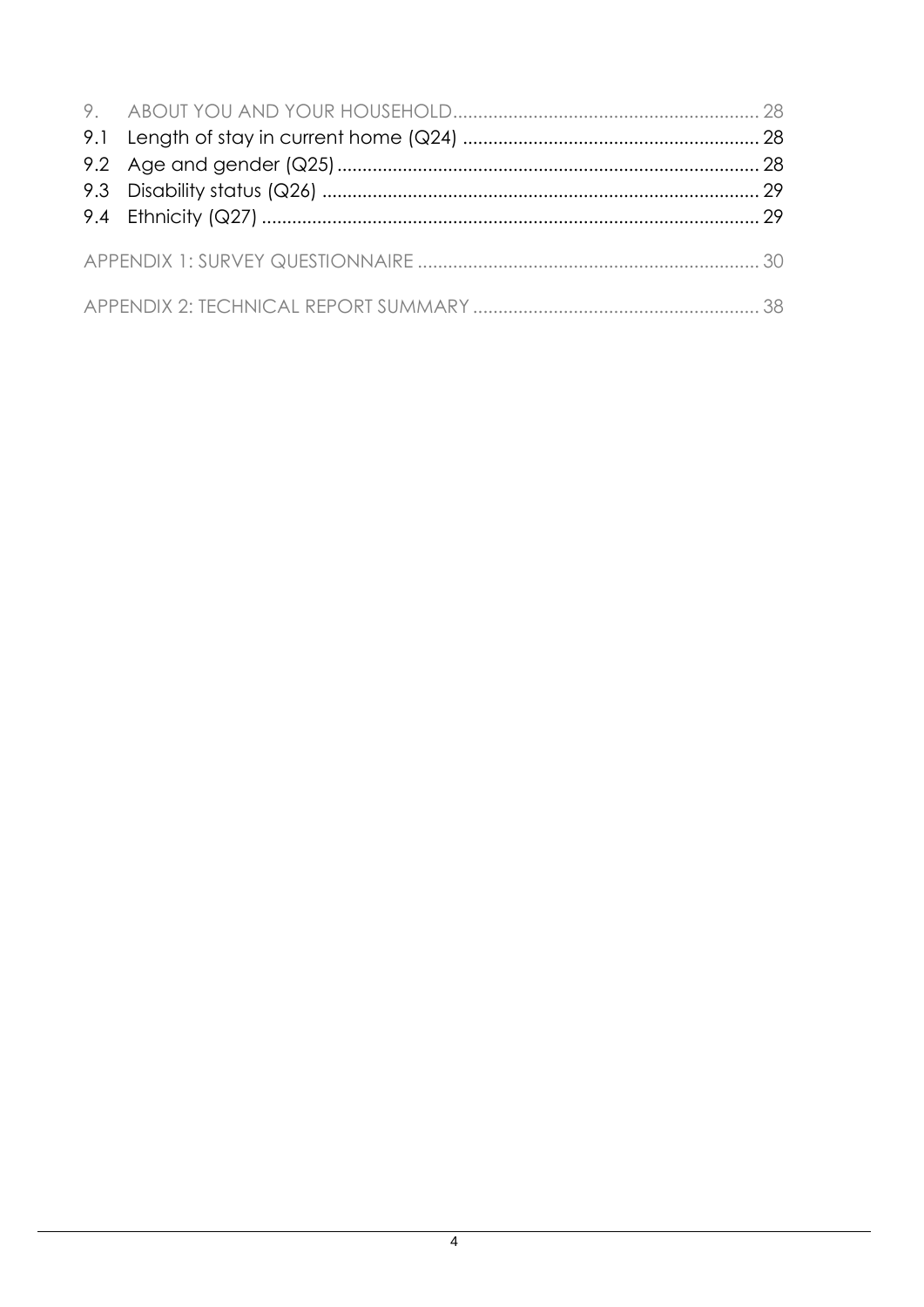### <span id="page-4-0"></span>**1. EXECUTIVE SUMMARY**

#### <span id="page-4-1"></span>**1.1 Introduction**

- New Gorbals Housing Association commissioned Research Resource to carry out a customer satisfaction survey on their behalf.
- A total of 400 interviews were undertaken by telephone with a sample of the Association's tenants between the 24th August and 21st September 2018.
- $\blacksquare$  This is a 40% response rate from a representative sample of 1,000 of the Associations tenants and provides data accurate of +/- 4.5% accuracy, based upon a 50% estimate and 95% level of confidence.
- All research was undertaken in line with the Market Research Society Code of Conduct and Research Resources ISO20252 accredited policies and procedures.
- This executive summary highlights the key findings from this programme of research.

#### <span id="page-4-2"></span>**1.2 Key Charter Indicators**

- $\blacksquare$  The table over the page shows the results for the Scottish Housing Regulator key indicators for the Scottish Social Housing Charter Annual Return for New Gorbals Housing Association.
- The results in the table over the page show the levels of satisfaction reported in the Association's 2013, 2015 and 2018 tenant satisfaction surveys. The trend column shows the difference between 2015 and 2018. This column indicates where there has been a statistically significant change between 2015 and 2018, as is shown in the key below.
- The final column show wider benchmarking to contextualise results against the Scottish Average for the Annual Return on the Charter 2017/18.

| <b>Key</b>                     |                              |                            |
|--------------------------------|------------------------------|----------------------------|
| Significant increase           | No significant change        | Significant decrease       |
| $( +4.6\% \text{ or greater})$ | $(+/-4.5\% \text{ or less})$ | $(-4.6\% \text{ or more})$ |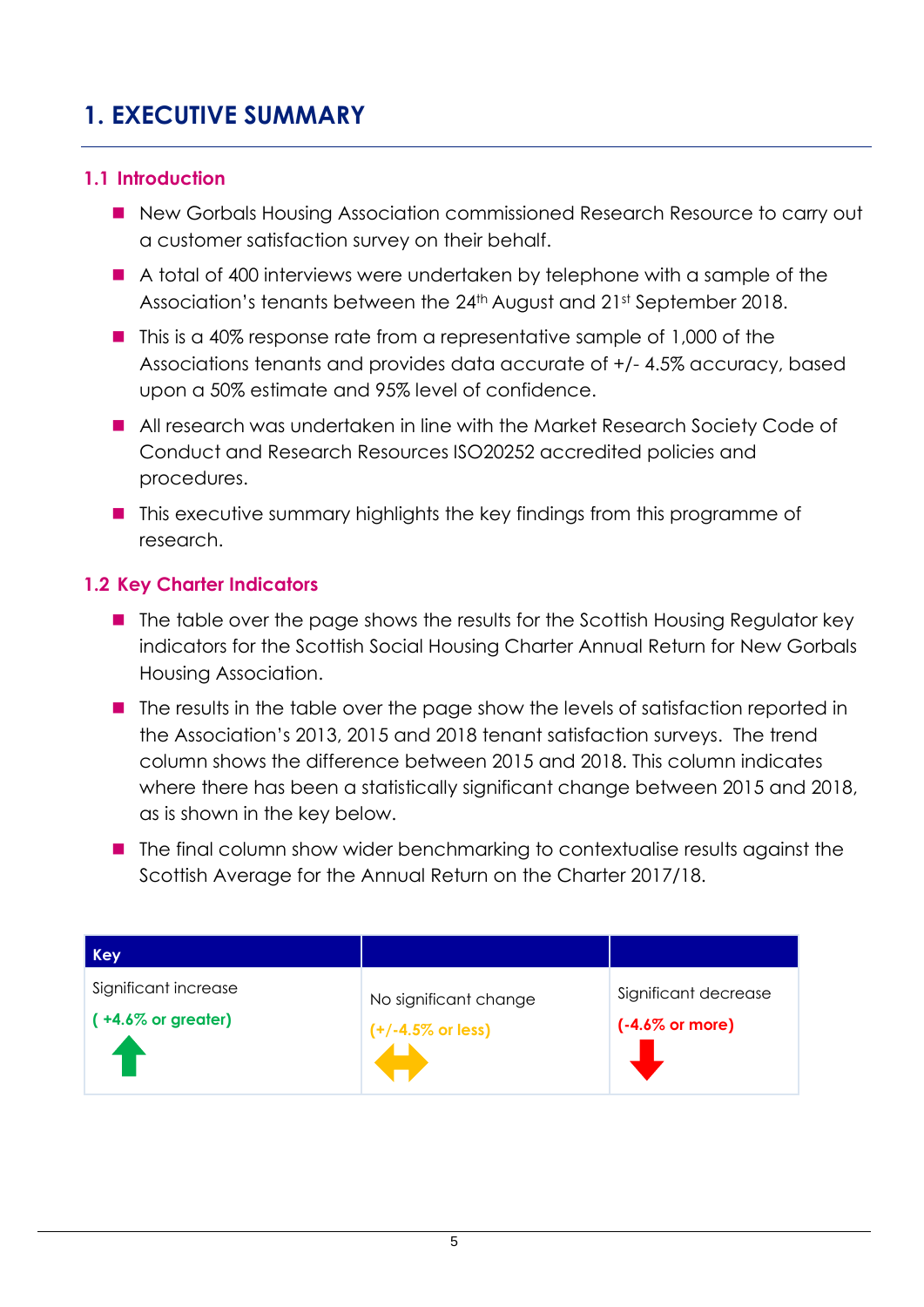As shown, for the majority of Charter indicators, there has been no significant change compared to 2015, with the increases in satisfaction seen between 2013 and 2015 sustained.

Just two Charter indicators have seen significant changes. Satisfaction with opportunities to participate has seen a significant increase rising from 87% to 93%. However, satisfaction with the last repair carried out has decreased significantly, decreasing from 92% to 86%.

| <b>Scottish Housing Regulator indicators (Tenants only)</b>                                                                                                                                                                                                             |      |      |      |                          |                       |
|-------------------------------------------------------------------------------------------------------------------------------------------------------------------------------------------------------------------------------------------------------------------------|------|------|------|--------------------------|-----------------------|
|                                                                                                                                                                                                                                                                         | 2013 | 2015 | 2018 | <b>Change</b>            | <b>Scottish</b>       |
| Taking everything into account, how<br>satisfied or dissatisfied are you with<br>the overall service provided by New<br>Gorbals Housing Association? (%<br>very/ fairly satisfied)                                                                                      | 84%  | 92%  | 90%  | $(2015 - 2018)$<br>$-2%$ | <b>Average</b><br>90% |
| How good or poor do you feel New<br>Gorbals is at keeping you informed<br>about their services and decisions?<br>(%very good/ fairly good)                                                                                                                              | 88%  | 92%  | 91%  | $-1%$                    | 92%                   |
| How satisfied or dissatisfied are you<br>with the opportunities given to you to<br>participate in New Gorbals decision<br>making process? (% very/ fairly<br>satisfied)                                                                                                 | 77%  | 87%  | 93%  | $+6%$                    | 86%                   |
| Thinking about the LAST time you had<br>repairs carried out, how satisfied or<br>dissatisfied were you with the repairs<br>and maintenance service provided<br>by New Gorbals? (% very/ fairly<br>satisfied)- Those who have reported a<br>repair in the last 12 months | 80%  | 92%  | 86%  | $-6%$                    | 92%                   |
| Overall, how satisfied or dissatisfied<br>are you with the quality of your<br>home? (% very/ fairly satisfied)                                                                                                                                                          | 82%  | 85%  | 87%  | $+2%$                    | 88%                   |
| Taking into account the<br>accommodation and services New<br>Gorbals provides, to what extent do<br>you think that the rent for this<br>property represents good or poor<br>value for money? Is it (% very good<br>value/ fairly good value)                            | 71%  | 83%  | 82%  | $-1%$                    | 83%                   |
| Overall, how satisfied or dissatisfied<br>are you with New Gorbals<br>management of the neighbourhood<br>you live in?                                                                                                                                                   | 86%  | 91%  | 88%  | $-3%$                    | 88%                   |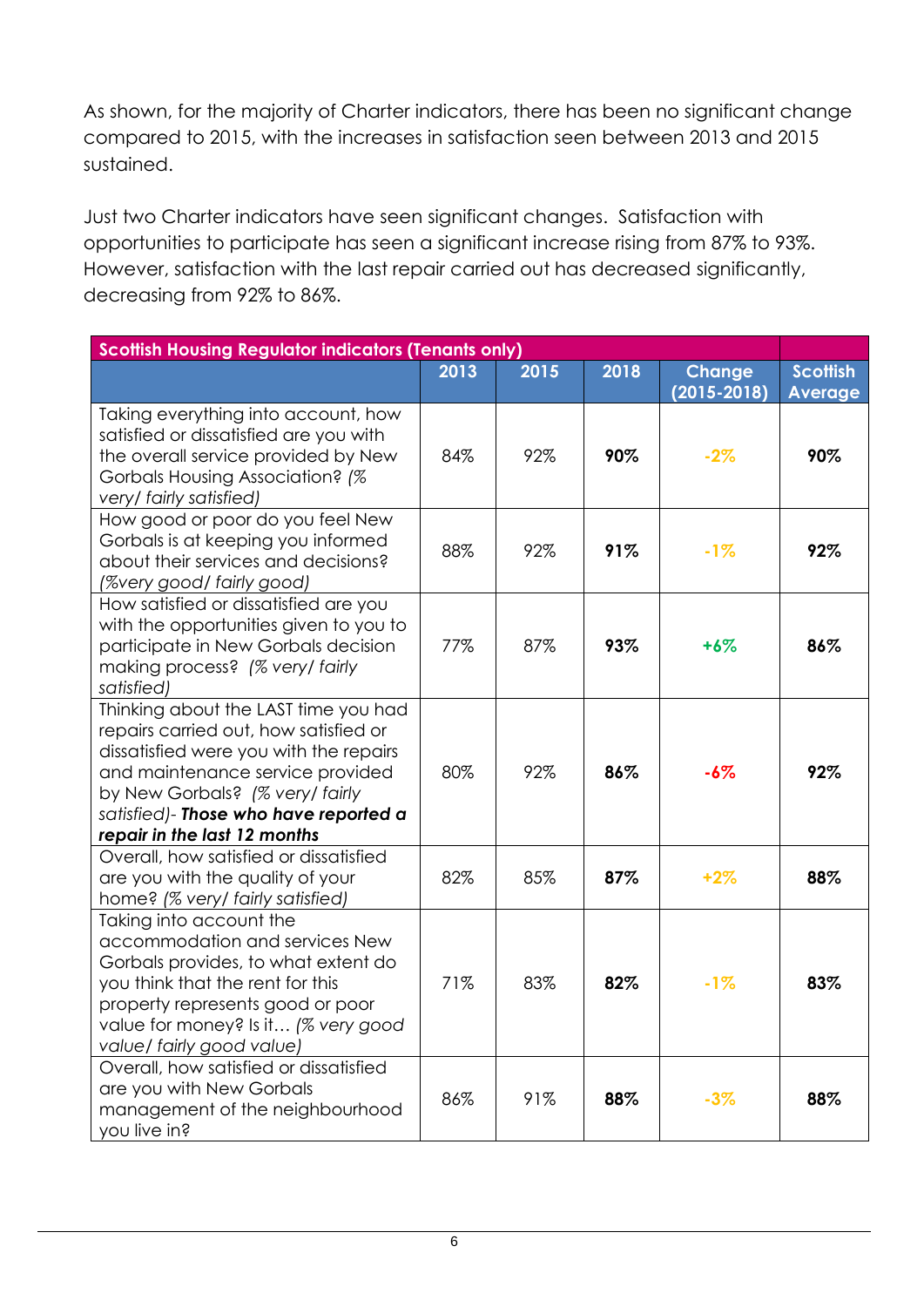## <span id="page-6-0"></span>**2. METHODOLOGY**

#### <span id="page-6-1"></span>**2.1 Introduction**

This report represents and discusses the findings to emerge from a survey undertaken by Research Resource on behalf of New Gorbals Housing Association in order to provide an assessment of tenant satisfaction on key Charter indicators.

#### <span id="page-6-2"></span>**2.2 Methodology and sample size**

After consultation with New Gorbals, a questionnaire was agreed which fully met the information needs and requirements in relation to the key Charter indicators it was desired to cover.

The survey was undertaken utilising a telephone methodology with Research Resource's trained and experienced interviewers.

A total of 400 interviews were undertaken between the 24th August and 21st September 2018. This is a 40% response rate from a representative sample of 1,000 of the Association's tenants which was drawn for the research. Interviews were spread across each area of the Association's stock to ensure coverage of all stock types and a representative sample was achieved. This provides data accurate of +/- 4.5% accuracy, based upon a 50% estimate and 95% level of confidence.

All research was undertaken in line with the Market Research Society Code of Conduct and Research Resources ISO20252 accredited policies and procedures.

#### **2.3 Survey Analysis and Reporting**

This report summarises the key findings of this research. In order to provide context to the survey, we have also drawn comparison of the key indicators to New Gorbals last satisfaction surveys which were carried out in 2013 and 2015.

For satisfaction or rating scale questions, not all percentages sum to 100% due to rounding.

A number of open questions were asked in the survey allowing respondents to explain the reasons for the responses they gave. For analysis purposes these have been grouped up into common themes. For these questions, the percentages may round to more than 100%. This is due to the fact that multiple responses may have been given.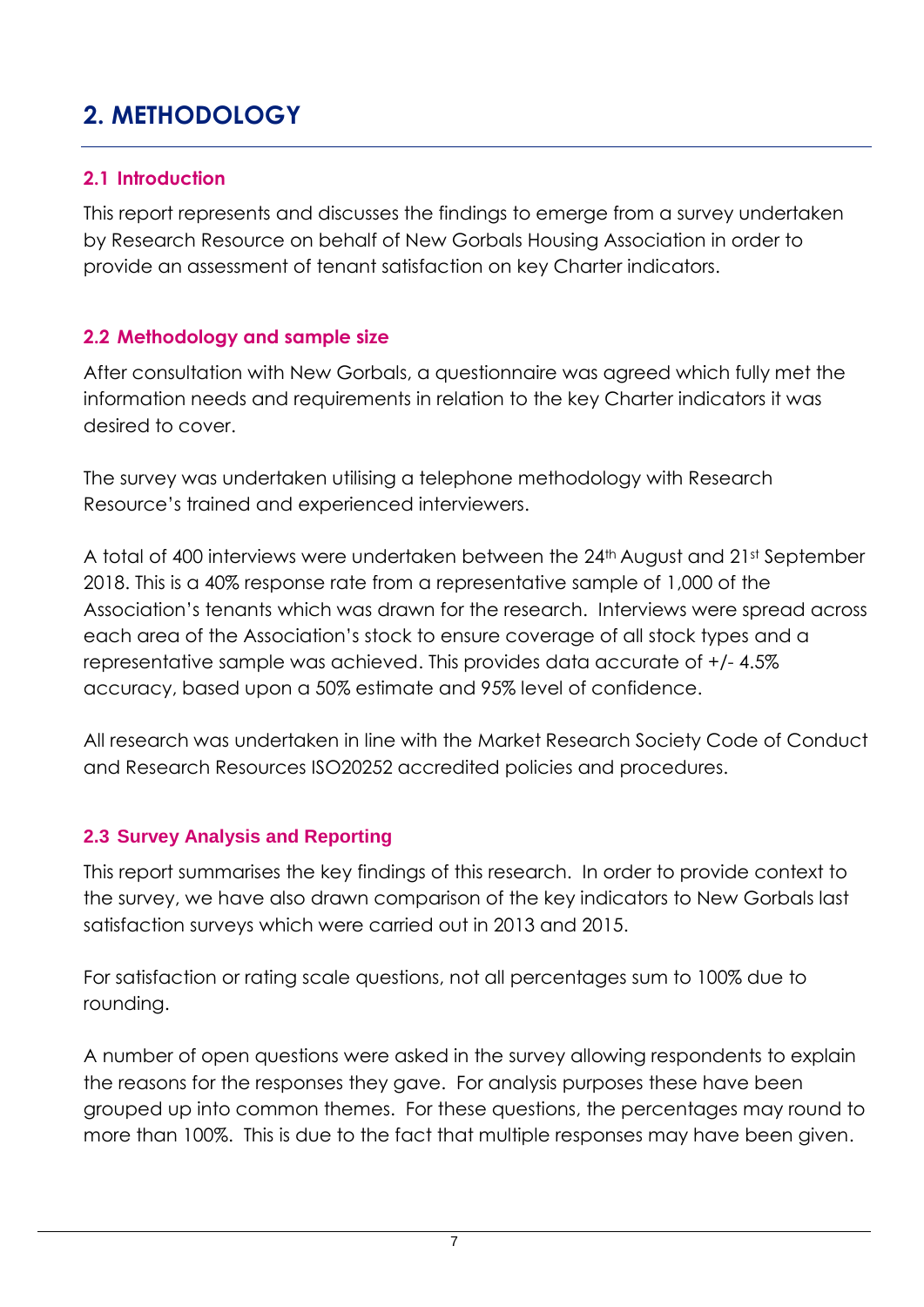## <span id="page-7-0"></span>**3. OVERALL SATISFACTION**

#### <span id="page-7-1"></span>**3.1 Satisfaction with the overall service provided by New Gorbals (Q1)**

The survey began by asking respondents how satisfied or dissatisfied they were with the overall service provided by New Gorbals Housing Association. Nine in 10 respondents (90.3%) said they were very or fairly satisfied with the overall service provided by their landlord compared to 5.3% who were neither satisfied nor dissatisfied and 4.6% who were fairly or very dissatisfied with the service provided. Compared to the 2015 tenant satisfaction survey results, overall satisfaction with the service provided by New Gorbals Housing Association has decreased marginally from 92% to 90%. However, satisfaction remains significantly higher than the 84% satisfaction reported in 2013.

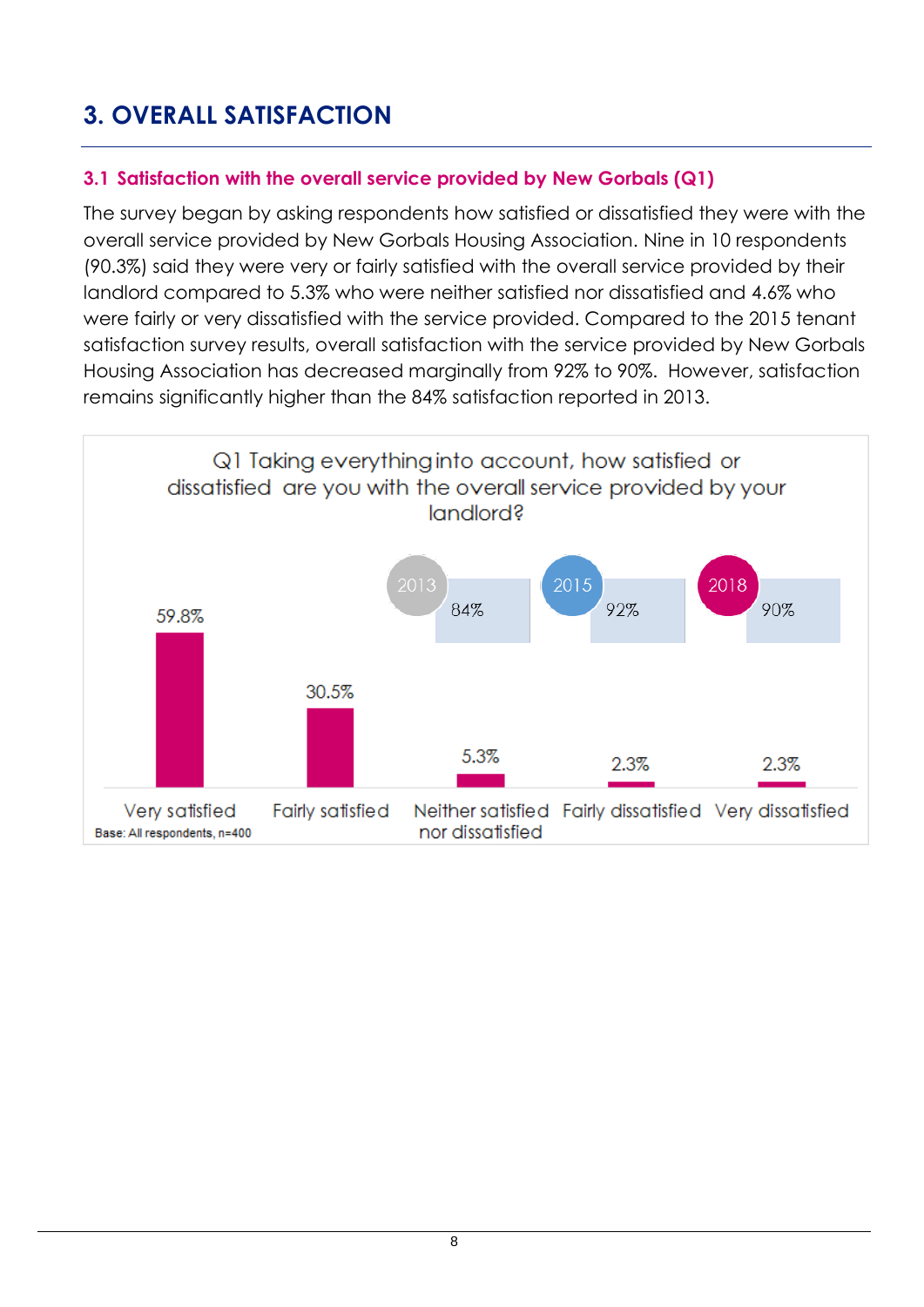Those who stated that they were either neither satisfied nor dissatisfied, fairly dissatisfied or very dissatisfied (n=39) were asked to provide their reasons as to why they felt this way, their responses have subsequently been coded into common themes and displayed in the table below. The main reason for feeling this way was that respondents felt the repairs service was poor, for example, in terms of time for completion of work and the quality of workmanship with 16 out of 39 respondents expressing this view (41%). Other common reasons included, complaints not being dealt with or the Association not listening to tenant's views (18%) and tenants feeling that communal areas could be better maintained e.g. stairs, closes, grass cutting (18%).

| Q1 Can you please explain why you are not satisfied with the overall service provide by New Gorbals<br><b>Housing Association</b>                                    |           |       |  |
|----------------------------------------------------------------------------------------------------------------------------------------------------------------------|-----------|-------|--|
| Base: Respondents who were neither satisfied nor dissatisfied, fairly dissatisfied or very<br>dissatisfied with the overall service provided by their landlord, n=39 | <b>No</b> | $\%$  |  |
| Poor repairs service e.g. time for completion/ quality of workmanship                                                                                                | 16        | 41%   |  |
| Complaints not being dealt with/don't listen to our views                                                                                                            | 7         | 18%   |  |
| Poor communal maintenance e.g. stair/close/grass cutting                                                                                                             | 7         | 18%   |  |
| Lack of communication/response                                                                                                                                       | 5         | 13%   |  |
| Area untidy with litter/ rubbish                                                                                                                                     | 5         | 13%   |  |
| Home is in need of repairs                                                                                                                                           | 4         | 10%   |  |
| Lack of security/ don't feel safe                                                                                                                                    | 2         | 5%    |  |
| Would like to move/transfer but can't                                                                                                                                |           | $3\%$ |  |
| Home requires upgraded/improvements                                                                                                                                  |           | 3%    |  |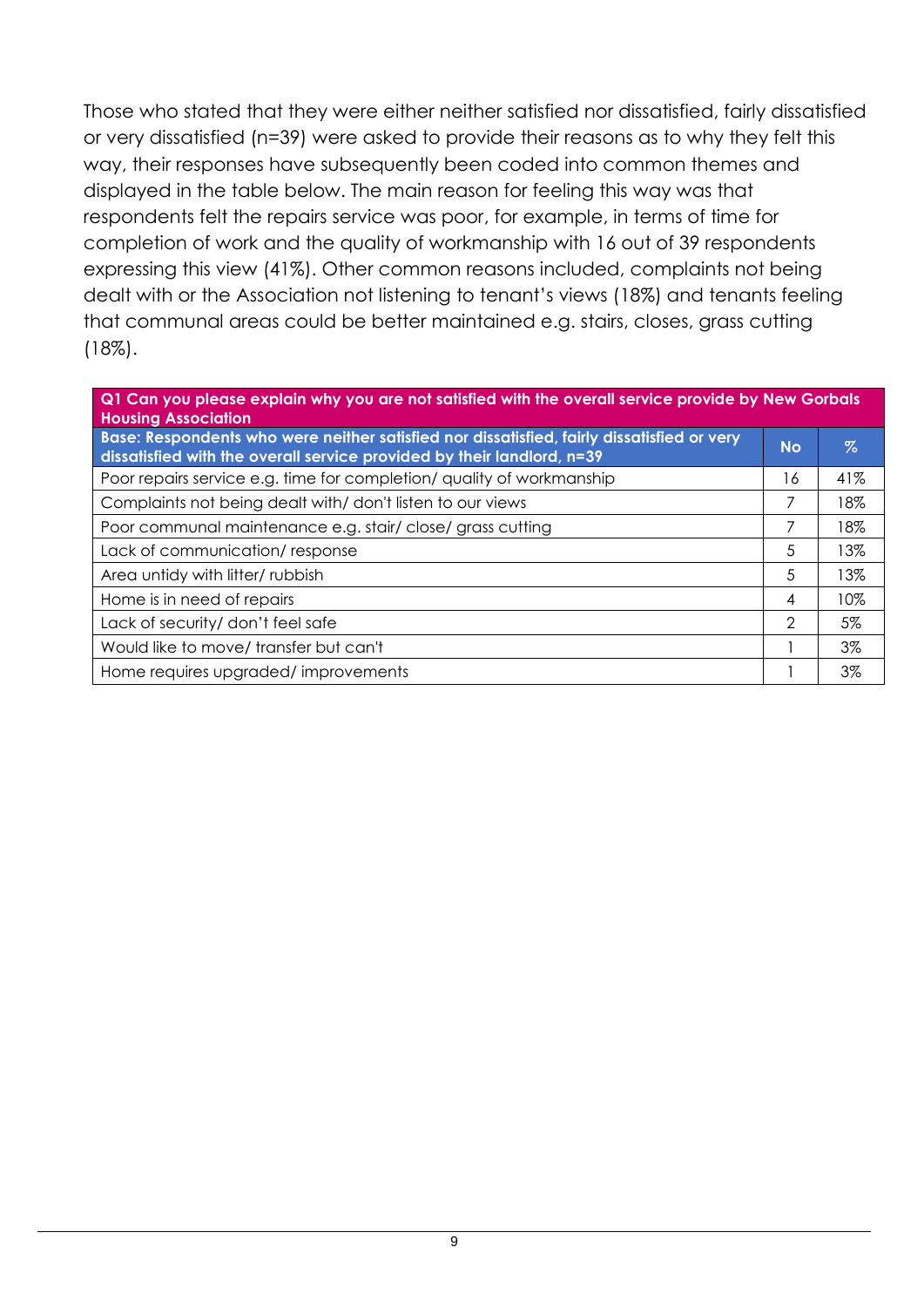### <span id="page-9-0"></span>**4. CONTACT & ENGAGEMENT**

#### <span id="page-9-1"></span>**4.1 Contacting your landlord (Q2/3)**

Two thirds of respondents (67%) said they contacted the Association in the last 12 months with a query other than to pay rent or service charges.

The majority of tenants (91.4%) who contacted the Association in the last 12 months found the staff very or fairly helpful, compared to 4.5% who found them very or fairly unhelpful. This has stayed the same since 2015 when 91% of those who had been in touch stated that they found staff helpful. Compared to the 2013 survey the proportion of respondents who found staff very or fairly helpful has increased from 87% to 91%.



Those who found the staff either neither helpful nor unhelpful, fairly unhelpful or very unhelpful (n=23) when they contacted the Association were asked for their views as to why they felt this way. Their responses have been coded into common themes and are listed in the table below.

| Q3 If unhelpful, can you please explain why?                                |           |      |  |  |  |
|-----------------------------------------------------------------------------|-----------|------|--|--|--|
| Base: Respondents who found staff unhelpful, n=23                           | <b>No</b> | $\%$ |  |  |  |
| Takes too long to get things done/ issue is still ongoing                   | 6         | 26%  |  |  |  |
| Staff can't do anything about the issue (e.g. rehousing, dog fouling, rent) | Ô         | 26%  |  |  |  |
| Receive conflicting information from staff                                  | 4         | 17%  |  |  |  |
| Some are helpful some are not, depends who you get                          | 3         | 3%   |  |  |  |
| Staff not supportive                                                        | ≘         | 9%   |  |  |  |
| Other                                                                       | ⌒         | 9%   |  |  |  |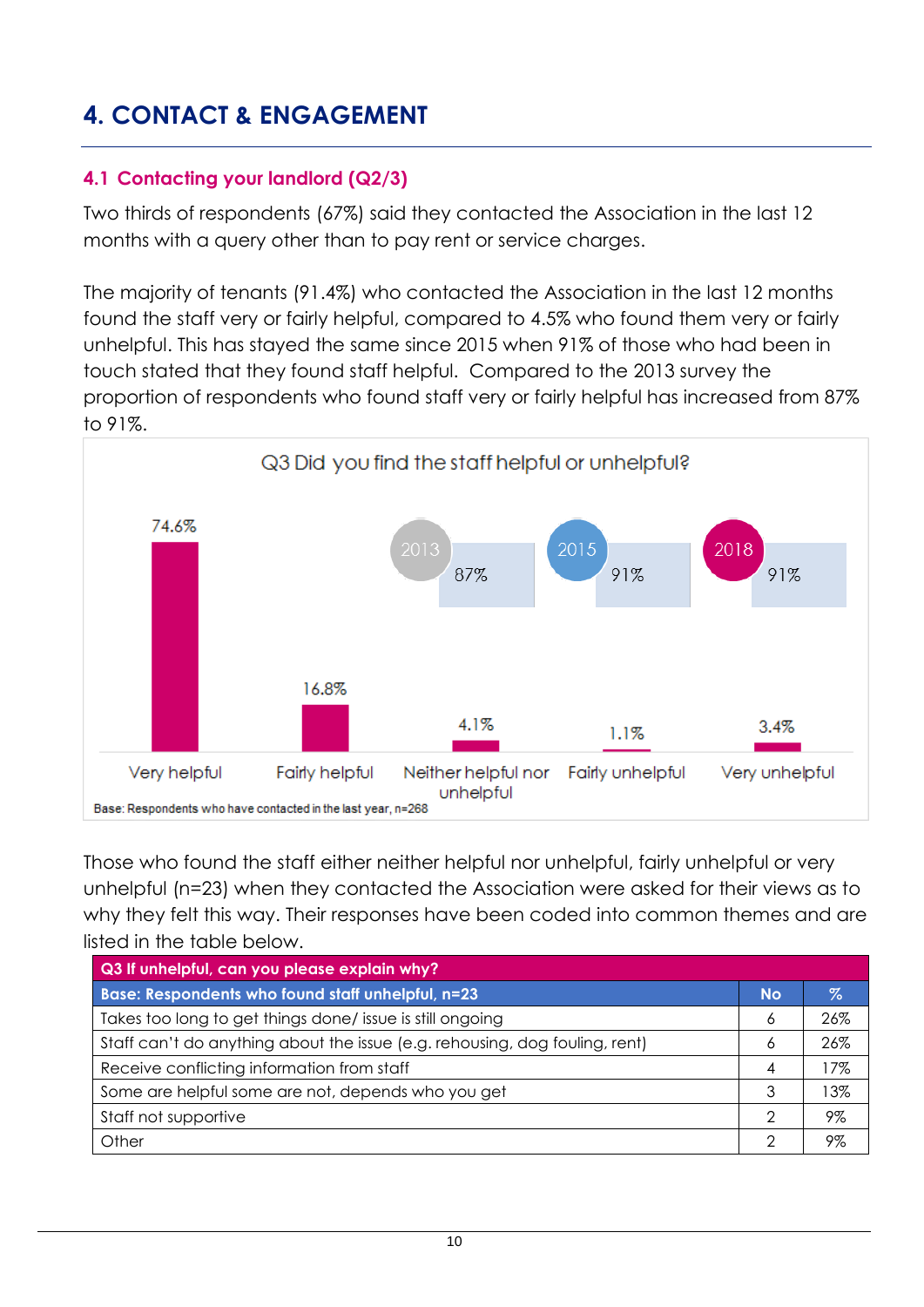#### <span id="page-10-0"></span>**4.2 Communications (Q4/Q5)**

Tenants were then asked which methods of being kept informed and getting in touch with your landlord would they be happy to use. As shown, telephone was the method respondents were most happy to use (92%) followed by newsletter (54%) and visiting the office (48%). These were also the top three methods noted in 2015.

There has been a significant increase in the proportion of tenants who would be happy to use the New Gorbals website (increased from 2% to 8%) and New Gorbals App (increased from 1% to 8%). Although this is a significant increase in tenants wanting to use the website and App the figures are still very low.

| Q4 Which of the following methods of being kept informed and getting in touch<br>with your landlord are you happy to use? |     |       |  |  |  |
|---------------------------------------------------------------------------------------------------------------------------|-----|-------|--|--|--|
| $\%$<br><b>No</b><br><b>Base: All respondents, n=400</b>                                                                  |     |       |  |  |  |
| Telephone                                                                                                                 | 368 | 92.0% |  |  |  |
| Newsletter                                                                                                                | 215 | 53.8% |  |  |  |
| Visit to the office                                                                                                       | 191 | 47.8% |  |  |  |
| In writing                                                                                                                | 87  | 21.8% |  |  |  |
| Visit to your home by staff                                                                                               | 70  | 17.5% |  |  |  |
| Text/SMS                                                                                                                  | 63  | 15.8% |  |  |  |
| Email                                                                                                                     | 58  | 14.5% |  |  |  |
| <b>New Gorbals Website</b>                                                                                                | 31  | 7.8%  |  |  |  |
| Public meetings                                                                                                           | 31  | 7.8%  |  |  |  |
| New Gorbals App                                                                                                           | 30  | 7.5%  |  |  |  |
| Facebook, twitter or other social media                                                                                   | 11  | 2.8%  |  |  |  |
| Other                                                                                                                     | 3   | 0.8%  |  |  |  |

In terms of the method tenants would prefer their landlord to use when contacting them, the majority (78%) said they would like them to use the telephone, 13% said they would prefer the Association contact them in writing. This is very similar to the proportion who stated they would prefer these methods in 2015.

| Q5 And which of these methods would you prefer your landlord use to contact you? |           |       |  |  |
|----------------------------------------------------------------------------------|-----------|-------|--|--|
| <b>Base: All respondents, n=400</b>                                              | <b>No</b> | $\%$  |  |  |
| Telephone                                                                        | 313       | 78.3% |  |  |
| In writing                                                                       | 53        | 13.3% |  |  |
| Fmail                                                                            | 11        | 2.8%  |  |  |
| Text/SMS                                                                         | 9         | 2.3%  |  |  |
| <b>Newsletter</b>                                                                | 7         | 1.8%  |  |  |
| Visit to the office                                                              | 4         | 1.0%  |  |  |
| New Gorbals App                                                                  |           | 0.3%  |  |  |
| Visit to your home by staff                                                      |           | 0.3%  |  |  |
| Other                                                                            |           | 0.3%  |  |  |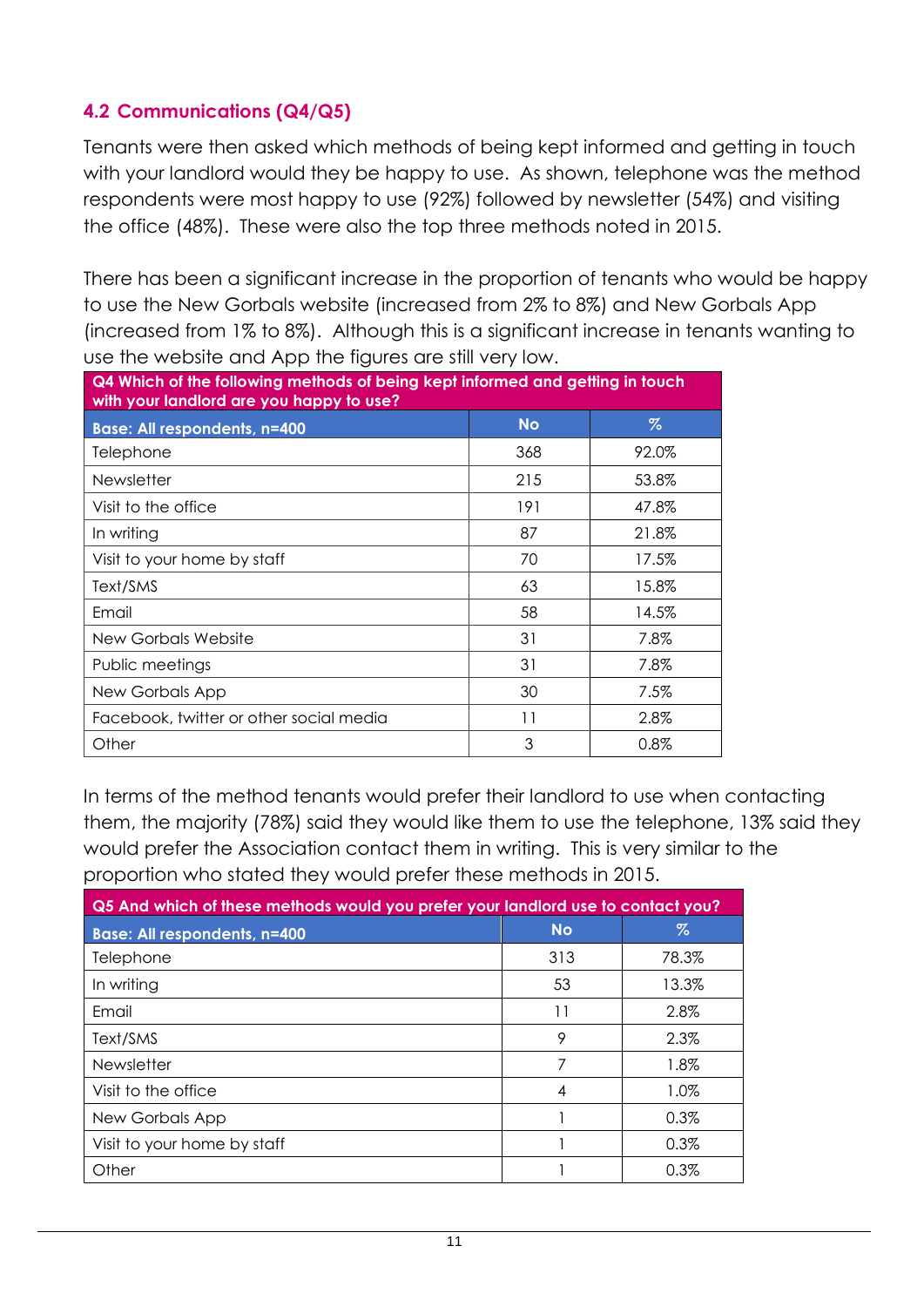#### <span id="page-11-0"></span>**4.3 Use of internet or mobile apps (Q6)**

Just under half of respondents (45%) said they used the internet or mobile apps in some way. This is very similar to 2015 when 47% stated they use the internet or mobile apps, however, the method by which respondents access the internet has changed with the greatest proportion of tenants (33%) accessing the internet using a smartphone. This has increased from 29% in 2015.



There were significant trends by age in terms of internet access with 84% of respondents aged under 25 using the internet and mobile apps compared to just 15% of those aged 75+. Moreover, younger respondents were significantly more likey to access the internet using a smartphone whereas older respondents were more likely to do so using a home computer or a tablet.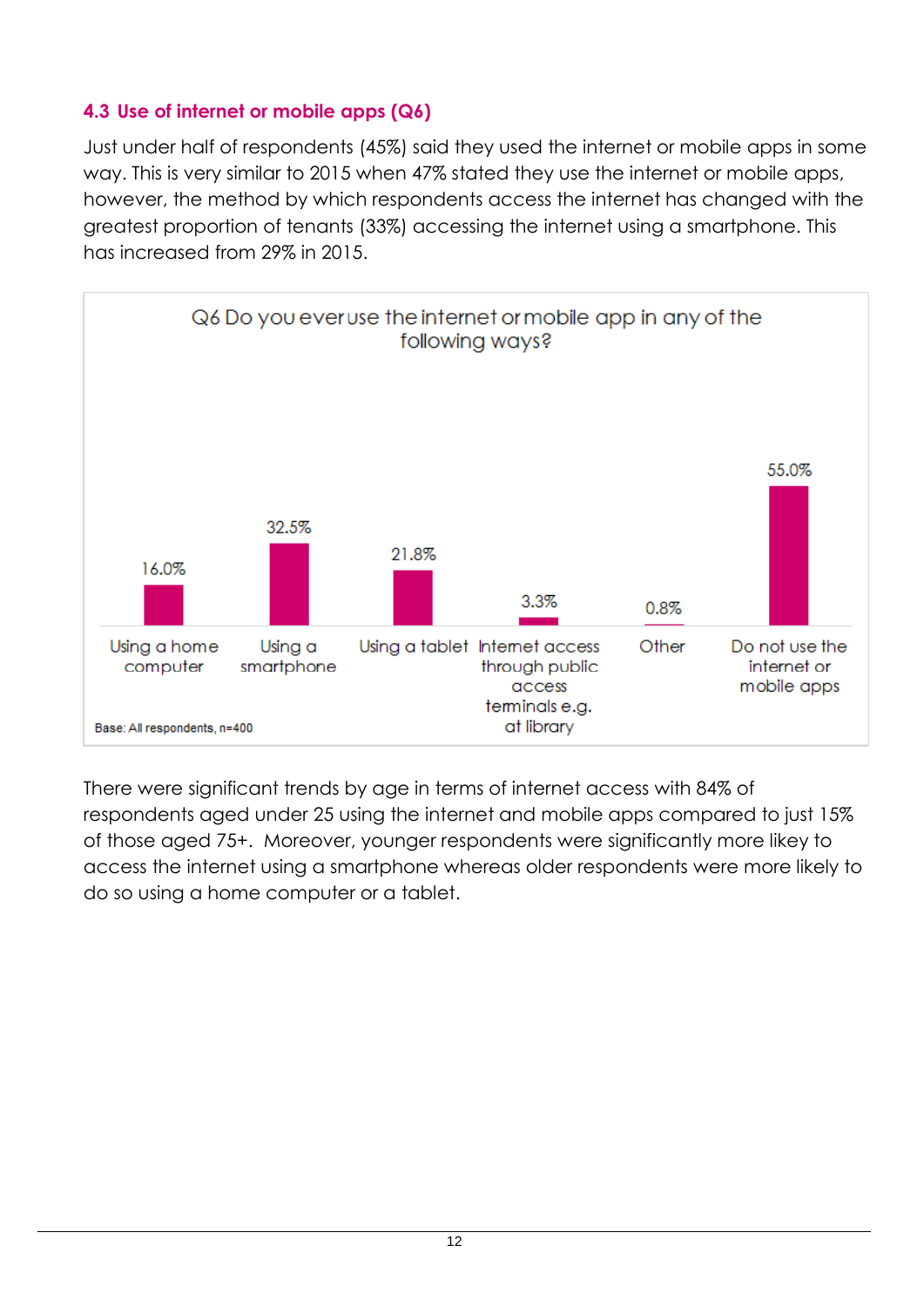#### <span id="page-12-0"></span>**4.4 Keeping tenants informed (Q7)**

In terms of keeping tenants informed, 365 out of 400 tenants (91.3%) said that their landlord was very or fairly good at keeping them informed about their services and decisions, compared to 5.5% who felt they were fairly or very poor in this respect. The proportion of tenants who said the Association was very or fairly good at keeping them informed about their services and decisions has increased from 88% in 2013 to 91%.



Those who said the Association was neither good nor poor, fairly poor or very poor at keeping them informed (n=35) were asked to explain how they felt this way. Of these tenants, 17 said they felt the Association was poor at keeping them informed as they have never heard anything, or been kept informed and 14 said there was a lack of information given.

| Q7 Can you please explain why you do not think New Gorbals is good at keeping you informed? |    |       |  |
|---------------------------------------------------------------------------------------------|----|-------|--|
| Base: Respondents who were dissatisfied with being kept informed, n=35                      |    | Z     |  |
| Never heard anything/ not kept informed                                                     | 17 | 49%   |  |
| Lack of information given                                                                   | 4  | 40%   |  |
| Don't listen to our views                                                                   | 4  | $1\%$ |  |
| Don't know                                                                                  | 3  | 9%    |  |
| Other                                                                                       | 3  | 9%    |  |
| Only receive newsletter/ it is a waste of money                                             |    | 3%    |  |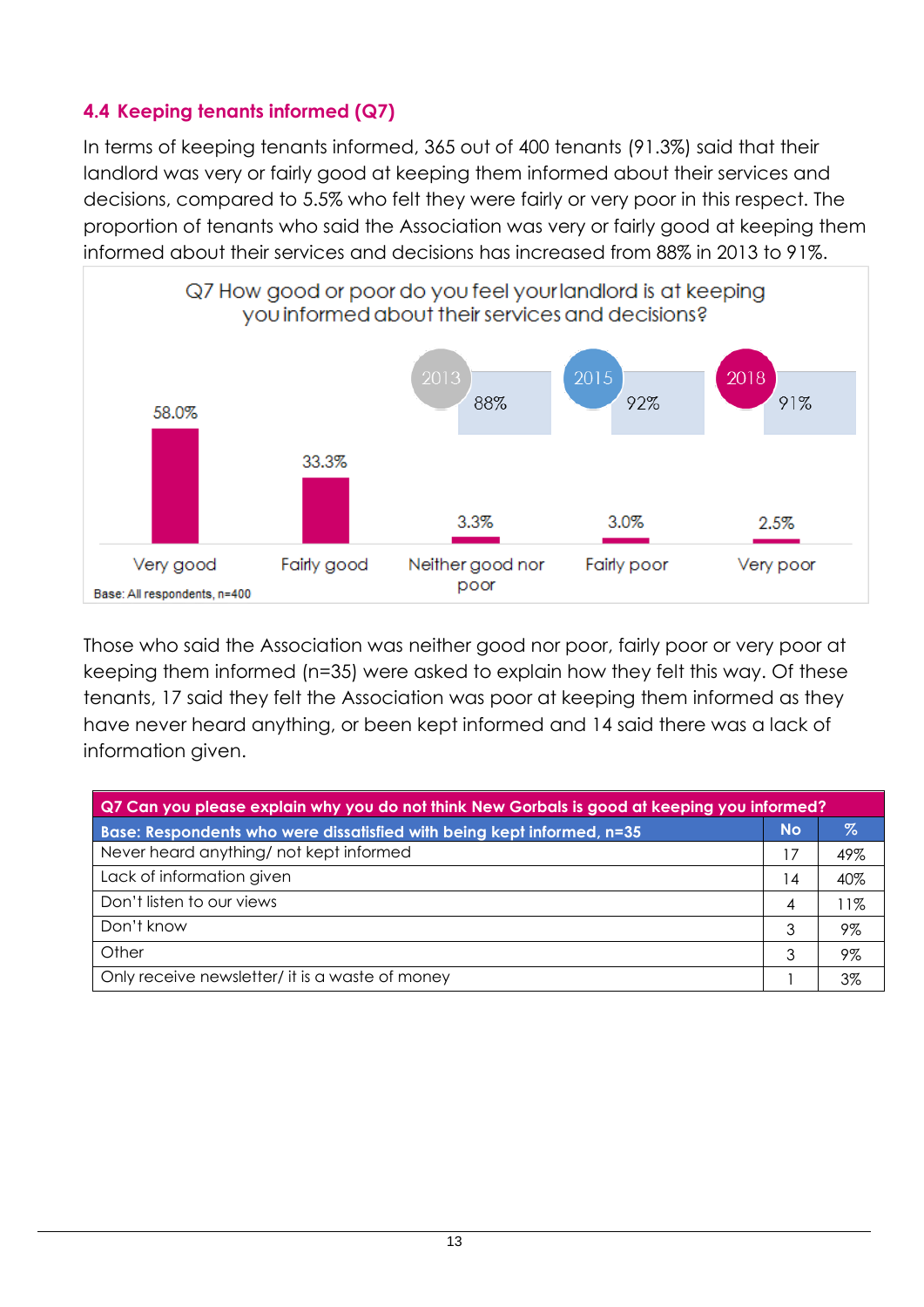#### <span id="page-13-0"></span>**4.5 Awareness and interest in participation opportunities (Q8/Q9)**

Following on from this tenants were then asked about their awareness of, and interest in various ways they could become involved in the Association. Tenants were most aware that they could complete occasional surveys (75%), they could become a Committee member of New Gorbals (59%), that they could become a member of New Gorbals (59%), that they could attend social activities/ fun days (59%).

Interest in taking part in tenant participation opportunities was lower with 38% of respondents stating they would not be interested in taking part in any of these activities. However, where tenants were interested, this tended to be where tenants would be interested completing occasional surveys (59%) or attending social activities and fun days (17%).

The proportion of respondents aware of participation opportunities has stayed similar to 2015, however, interest in participating has increased significantly (doubled) with 62% now interested in getting involved in some way compared to 31% in 2015.

| Q8 Are you aware of / interested in the following ways in which tenants can become involved in New<br><b>Gorbals Housing Association?</b> |         |              |         |               |  |  |
|-------------------------------------------------------------------------------------------------------------------------------------------|---------|--------------|---------|---------------|--|--|
|                                                                                                                                           |         | 2015 (n=402) |         | $2018(n=400)$ |  |  |
|                                                                                                                                           | % aware | % interested | % aware | % interested  |  |  |
| Becoming a member of New Gorbals                                                                                                          | 69%     | 9%           | 59%     | 8%            |  |  |
| Becoming a Committee member of New<br>Gorbals                                                                                             | 66%     | 9%           | 59%     | 7%            |  |  |
| Attending the Tenant Panel                                                                                                                | 62%     | 7%           | 48%     | 8%            |  |  |
| Examining and reviewing the work of the<br>Association                                                                                    | 49%     | $6\%$        | 30%     | 7%            |  |  |
| Attending social activities/ fun days                                                                                                     | 65%     | 10%          | 59%     | 17%           |  |  |
| Attending a public meeting                                                                                                                | 65%     | 8%           | 55%     | 11%           |  |  |
| Attending a smaller discussion group                                                                                                      | 58%     | 7%           | 45%     | 9%            |  |  |
| Assisting with some community work                                                                                                        | 54%     | 8%           | 41%     | 8%            |  |  |
| Completing occasional surveys                                                                                                             | 62%     | 20%          | 75%     | 59%           |  |  |
| Attending the AGM                                                                                                                         | 59%     | 7%           | 48%     | 9%            |  |  |
| None                                                                                                                                      | 15%     | 69%          | 19%     | 38%           |  |  |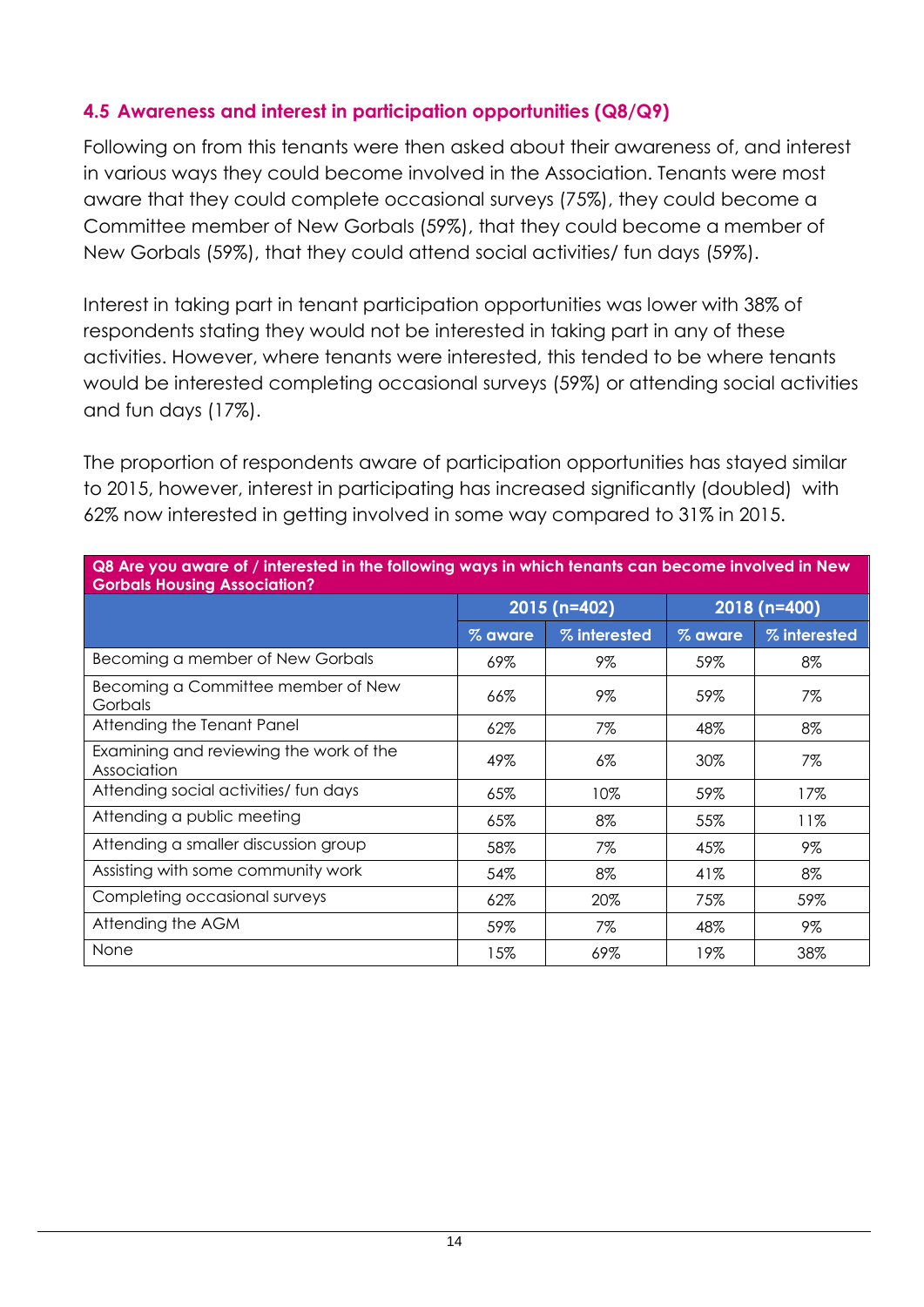Those who were not interested in participating more in the Association were then asked why they felt this way, 4 in 10 respondents (40%) said they were not interested in participating more due to poor health or a disability. 28% simply said they were not interested and 20% said they were not interested due to work commitments. The main reasons given for not participating more are very similar to 2015.

| Q9 Why are you not interested in participating more in the Association? |              |              |  |  |  |
|-------------------------------------------------------------------------|--------------|--------------|--|--|--|
|                                                                         | 2015 (n=279) | 2018 (n=152) |  |  |  |
| Health / disability issues                                              | 43%          | 40%          |  |  |  |
| Not interested                                                          | 31%          | 28%          |  |  |  |
| Work commitments                                                        | 15%          | 20%          |  |  |  |
| Childcare commitments                                                   | 8%           | 7%           |  |  |  |
| Not enough time                                                         | 3%           | $1\%$        |  |  |  |
| Other                                                                   | 3%           | 8%           |  |  |  |
| Don't think I have anything to contribute                               | $1\%$        | 8%           |  |  |  |
| Not aware of any meetings/opportunities to participate                  | $1\%$        | $1\%$        |  |  |  |
| Lack confidence in speaking up                                          | $1\%$        | 3%           |  |  |  |
| Don't understand enough about the work of New Gorbals                   | ۰            | 2%           |  |  |  |
| Transport issues                                                        |              | $1\%$        |  |  |  |
| Too old                                                                 |              | 2%           |  |  |  |

### <span id="page-14-0"></span>**4.6 Consultation Topics (Q10)**

All tenants were then asked about a range of topics they might be interested in becoming more involved or consulted on. Just over half of respondents (58%) showed no interest in becoming involved, however, 36% of respondents said they would be interested in becoming involved in the Association's plans for modernisation work to their home, 32% said they would like to be more involved in the role of New Gorbals in dealing with anti-social behaviour issues and 31% would be interested in finding out more about the role of New Gorbals in managing their estate.

30% showed interest in how their rent is calculated and 30% showed interest in the repairs service.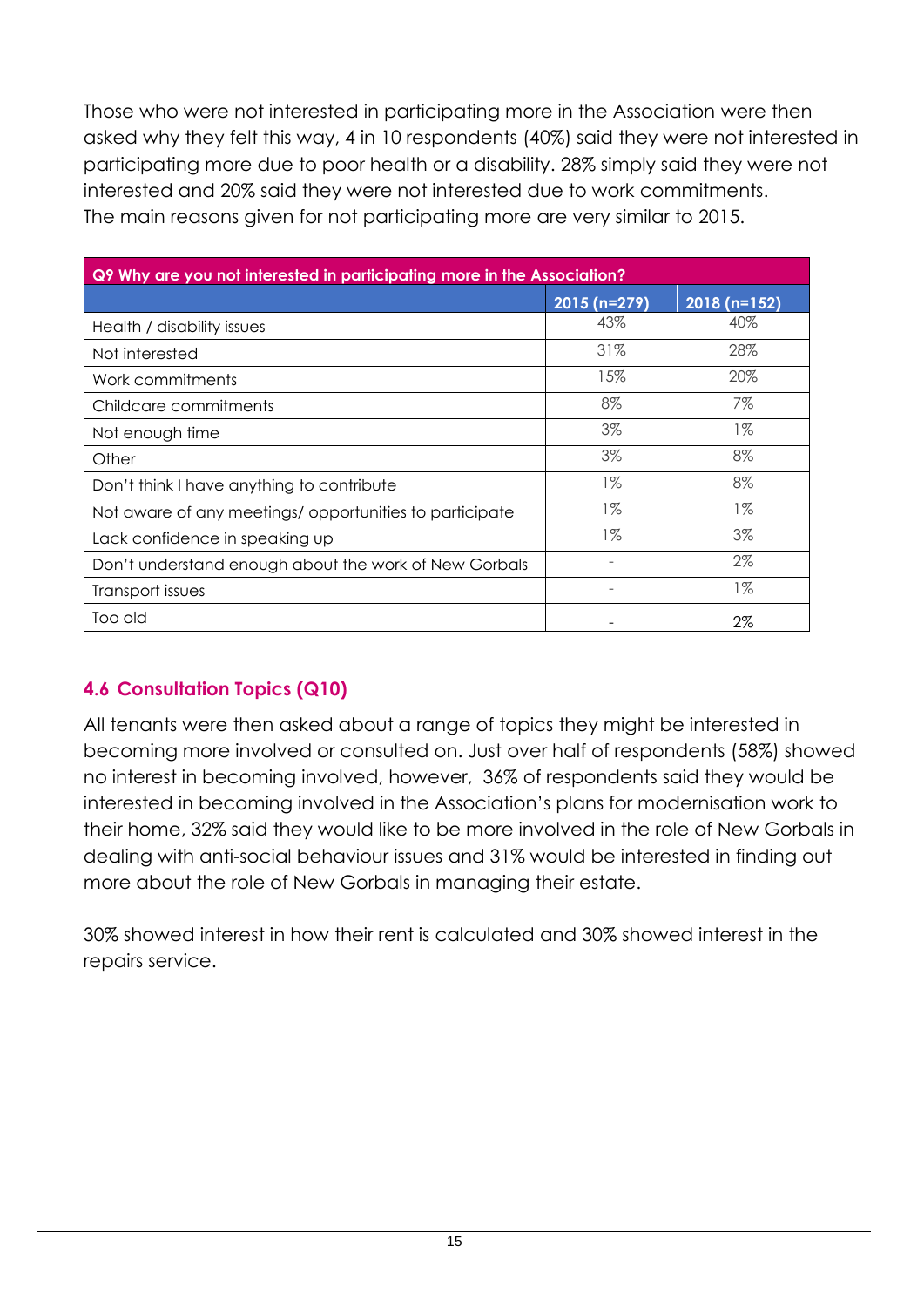The proportion of tenants interested in becoming more involved or consulted on the topics listed below is broadly similar to the 2015 survey.

| Q10 Looking at this card, would you be interested in becoming more involved in or being<br>consulted on any of the following? |              |              |  |  |  |
|-------------------------------------------------------------------------------------------------------------------------------|--------------|--------------|--|--|--|
|                                                                                                                               | 2015 (n=402) | 2018 (n=400) |  |  |  |
| New Gorbals plans for modernisation work to your home                                                                         | 39%          | 36%          |  |  |  |
| The role of New Gorbals in dealing with Anti-Social Issues                                                                    | 33%          | 32%          |  |  |  |
| The role of New Gorbals in managing your Estate                                                                               | 30%          | 31%          |  |  |  |
| How your rent charge is calculated                                                                                            | 34%          | 30%          |  |  |  |
| The Repairs service                                                                                                           | 33%          | $30\%$       |  |  |  |
| Organising community events                                                                                                   | 24%          | 26%          |  |  |  |
| Other (please specify)                                                                                                        | 0%           | $1\%$        |  |  |  |
| None                                                                                                                          | 48%          | 58%          |  |  |  |

#### <span id="page-15-0"></span>**4.7 Preferred level of consultation (Q11)**

Tenants were asked to select from a list of options which best describes the level of consultation they would like to have with the Association. Just over half of respondents (55%) said they would like to be consulted about the changes that directly affect them, 32% said they would like to be consulted on all changes, 4% said they would like to be advised about but not consulted on changes to services and 9% said they would not like to be contacted at all by New Gorbals.

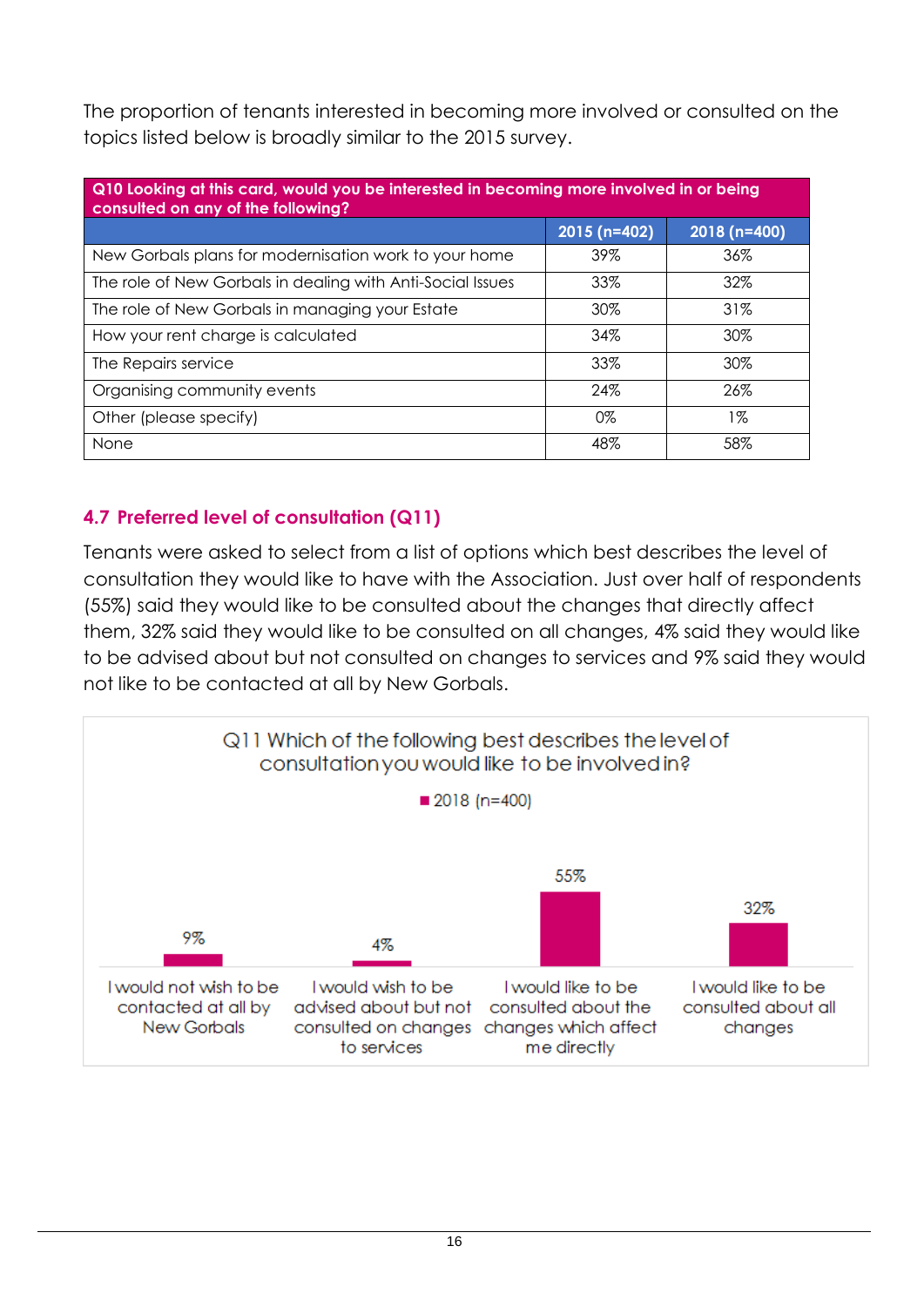#### <span id="page-16-0"></span>**4.8 Opportunities to participate (Q12)**

Over 9 in 10 respondents (93%) were very or fairly satisfied with the opportunities given to them to participate in their landlord's decision making processes, compared to 2.6% of tenants (n=10) who were fairly or very dissatisfied.

Satisfaction with the opportunities given to tenants to participate in New Gorbals decision making process has increased significantly, rising from 77% in 2013 to 87% in 2015 and then again to 93% in 2018.



Where respondents said they were either neither satisfied nor dissatisfied, fairly dissatisfied or very dissatisfied with the opportunities given to them to participate, they were asked to explain why they were not satisfied. Many of these comments related to the fact that the tenants did not know about the opportunities available or that they simply weren't interested. A small number of specific comments were noted in relation to the fact that opportunities were not suitable for those that work as they were not in the evening and a couple noted occasions when they have voiced an opinion and have felt that it hasn't been taken into account (for example relating to complaints or the rent consultation).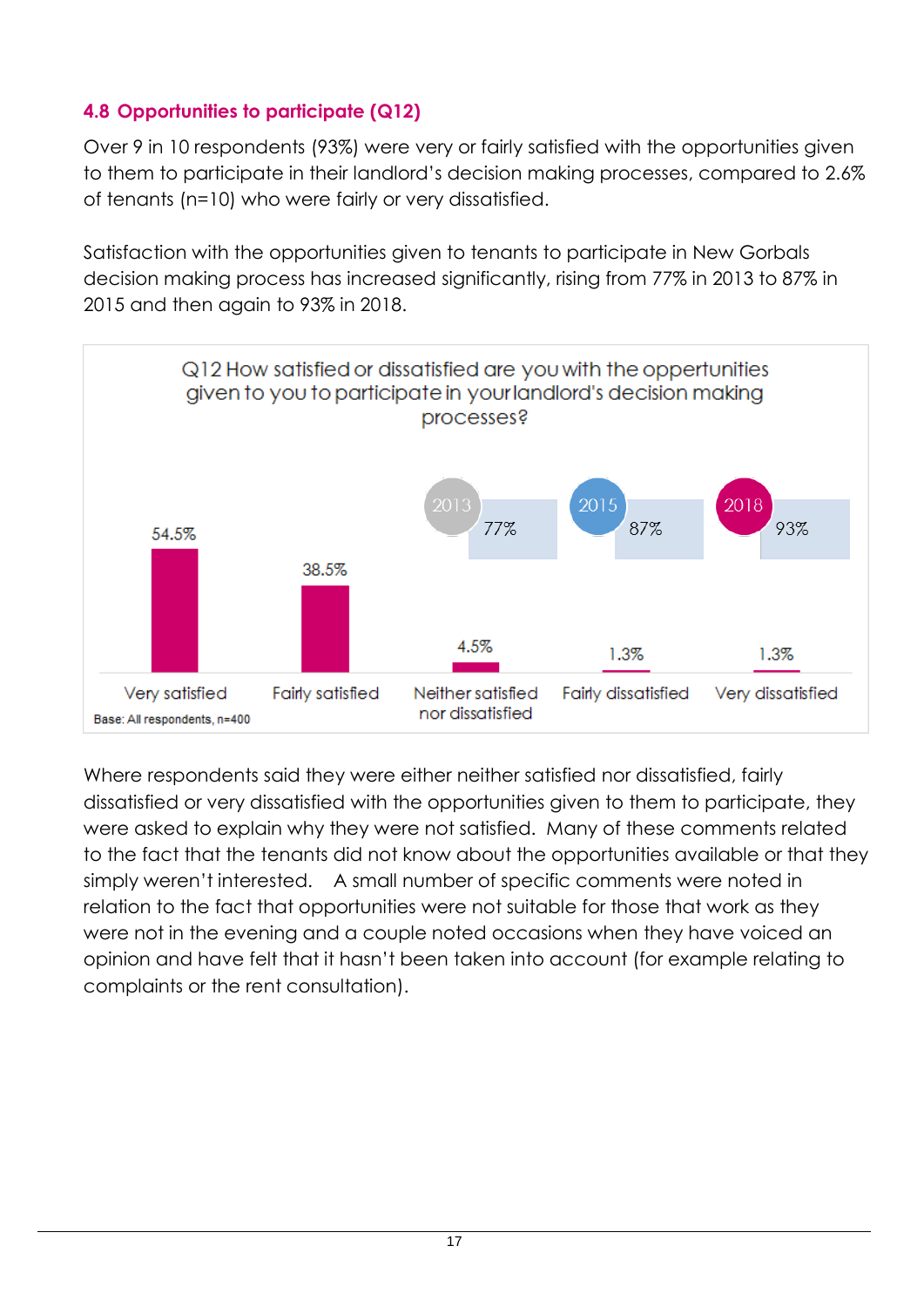### <span id="page-17-0"></span>**5. CURRENT HOME**

#### <span id="page-17-1"></span>**5.1 Satisfaction with the quality of the home (Q13)**

Respondents were then asked how satisfied or dissatisfied they were with the quality of their home. 87.3% of tenants said they were very or fairly satisfied with the quality of their home compared to 7.5% who were very or fairly dissatisfied. The proportion of respondents who said they were very or fairly satisfied with the quality of their home has increased slightly from 82% in 2013 to 85% in 2015 and again to 87% in 2018.



Where tenants said they were neither satisfied nor dissatisfied, fairly dissatisfied or very dissatisfied with the quality of their home (n=51), the main reasons were that tenants felt their home was in need of repairs (28 tenants), tenants had problems with their heating or boiler system (11 tenants) or tenants felt their home was too small (7 tenants).

| Q13 Can you please explain why you are not satisfied with the quality of your home? |           |     |  |  |  |  |
|-------------------------------------------------------------------------------------|-----------|-----|--|--|--|--|
| Base: Respondents who were dissatisfied with the quality of their home, n=51        | <b>No</b> | Z   |  |  |  |  |
| Home is in need of repairs                                                          | 28        | 55% |  |  |  |  |
| Need upgrades/improvements e.g. kitchen/bathroom                                    |           | 22% |  |  |  |  |
| Home is too small/ poor size                                                        |           | 4%  |  |  |  |  |
| Dampness/ mould issues                                                              | 5         | 10% |  |  |  |  |
| Problems with heating/boiler system                                                 | 4         | 8%  |  |  |  |  |
| Poor insulation                                                                     | 4         | 8%  |  |  |  |  |
| Other                                                                               | 5         | 10% |  |  |  |  |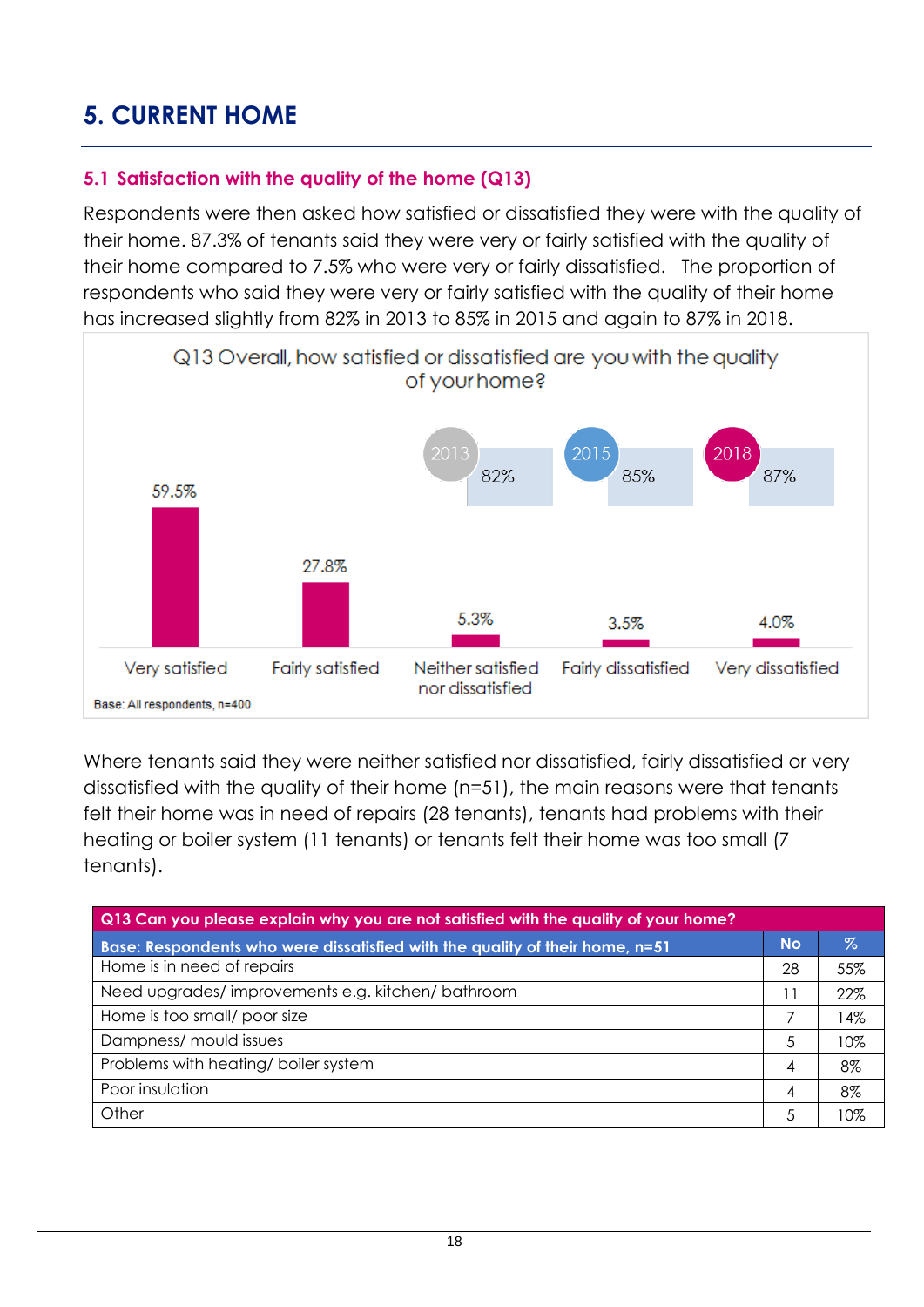Analysis of satisfaction with quality of the home by area showed that the highest level of satisfaction was reported by tenants living in the Friary (100% satisfaction) and new build properties (91% satisfied) whereas satisfaction was lower for those living in ex GHA properties (85% satisfied) and ex Scottish Homes properties (84% satisfied).

#### <span id="page-18-0"></span>**5.2 Satisfaction with the repairs service (Q15)**

The Scottish Social Housing Charter has an indicator on satisfaction with repairs and maintenance. The guidance is that all tenants are asked about their satisfaction with the last repair and tenants are then asked if they have reported a repair in the last 12 months. The indicator response is then reported as those satisfied with their last repair, for those who have reported a repair in the last year.

Just under 9 in 10 respondents who had repairs carried out in the last 12 months (86%) said they were very or fairly satisfied with the repairs service provided by New Gorbals. This has decreased from 92% in 2015 but is significantly up when compared to the 80% level of satisfaction reported in 2013.

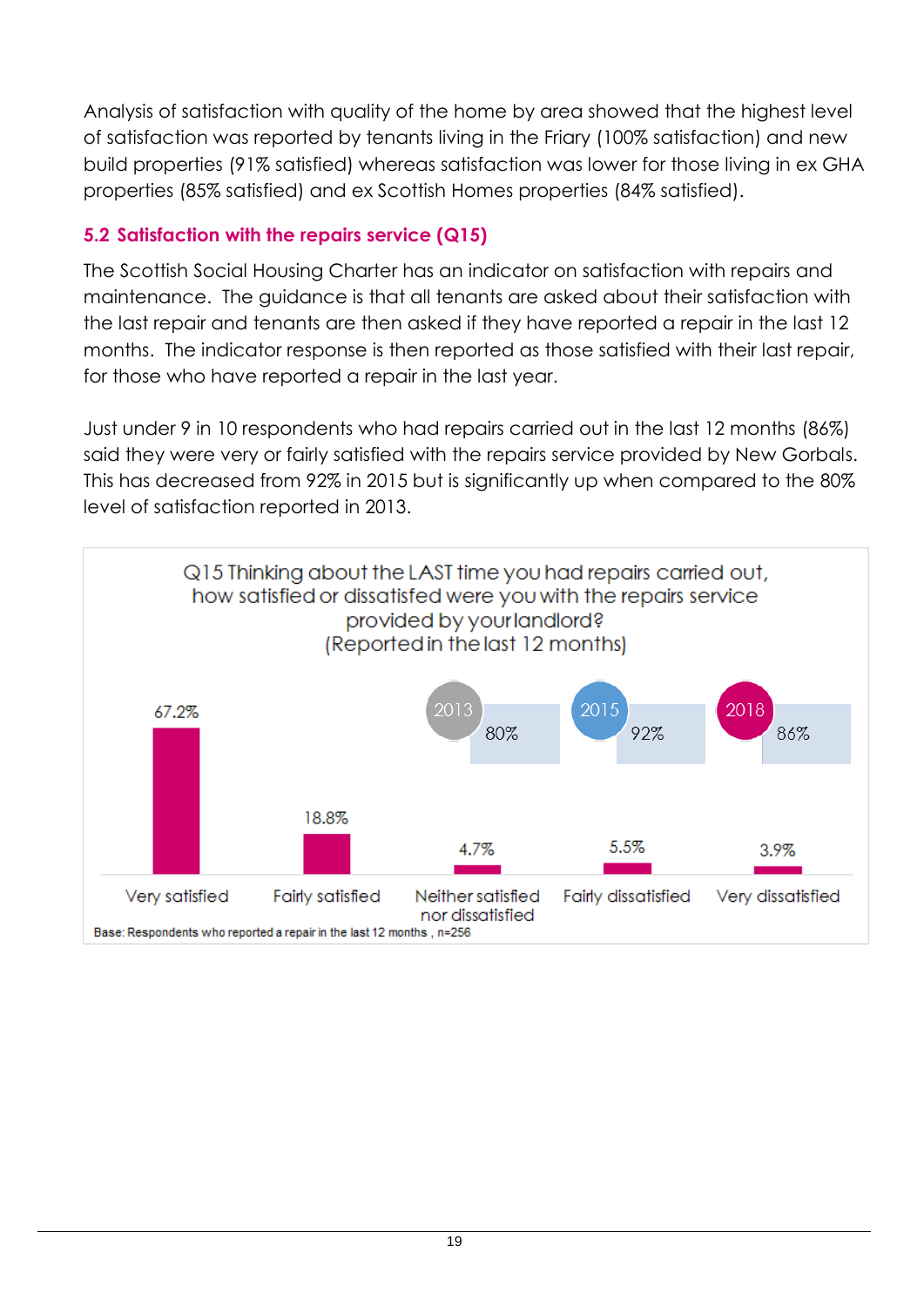Tenants who said they were neither satisfied nor dissatisfied, fairly dissatisfied or very dissatisfied with the repairs service (n=36) said that this was due to the timescale being too long to complete the repair (14 tenants), poor quality of workmanship (10 tenants) and the job being incomplete (10 tenants).

| Q15 Can you please explain why you were not satisfied with the LAST repair you had carried out by<br>New Gorbals HA? (Reported in the last 12 months) |           |      |  |  |
|-------------------------------------------------------------------------------------------------------------------------------------------------------|-----------|------|--|--|
| Base: Respondents who were dissatisfied, n=36                                                                                                         | <b>No</b> | $\%$ |  |  |
| Timescale took too long to complete repair                                                                                                            | 14        | 39%  |  |  |
| Poor quality of workmanship                                                                                                                           | 10        | 28%  |  |  |
| Job incomplete/ still ongoing problem                                                                                                                 | 10        | 28%  |  |  |
| Had to come out on more than one visit                                                                                                                | 4         | 1%   |  |  |
| No follow up/ had to chase them up                                                                                                                    | 3         | 8%   |  |  |

Analysis of satisfaction with the last repair shows that satisfaction was lower for tenants in new build properties (84% satisfied)and those living in ex Scottish Homes properties (84% satisfied) than those living in ex GHA properties (90% satisfied) or the Friary (100% satisfied).

Moreover, dissatisfaction was highest for those living in a high rise property where 80% were satisfied with their last repairs and 14% dissatisfied.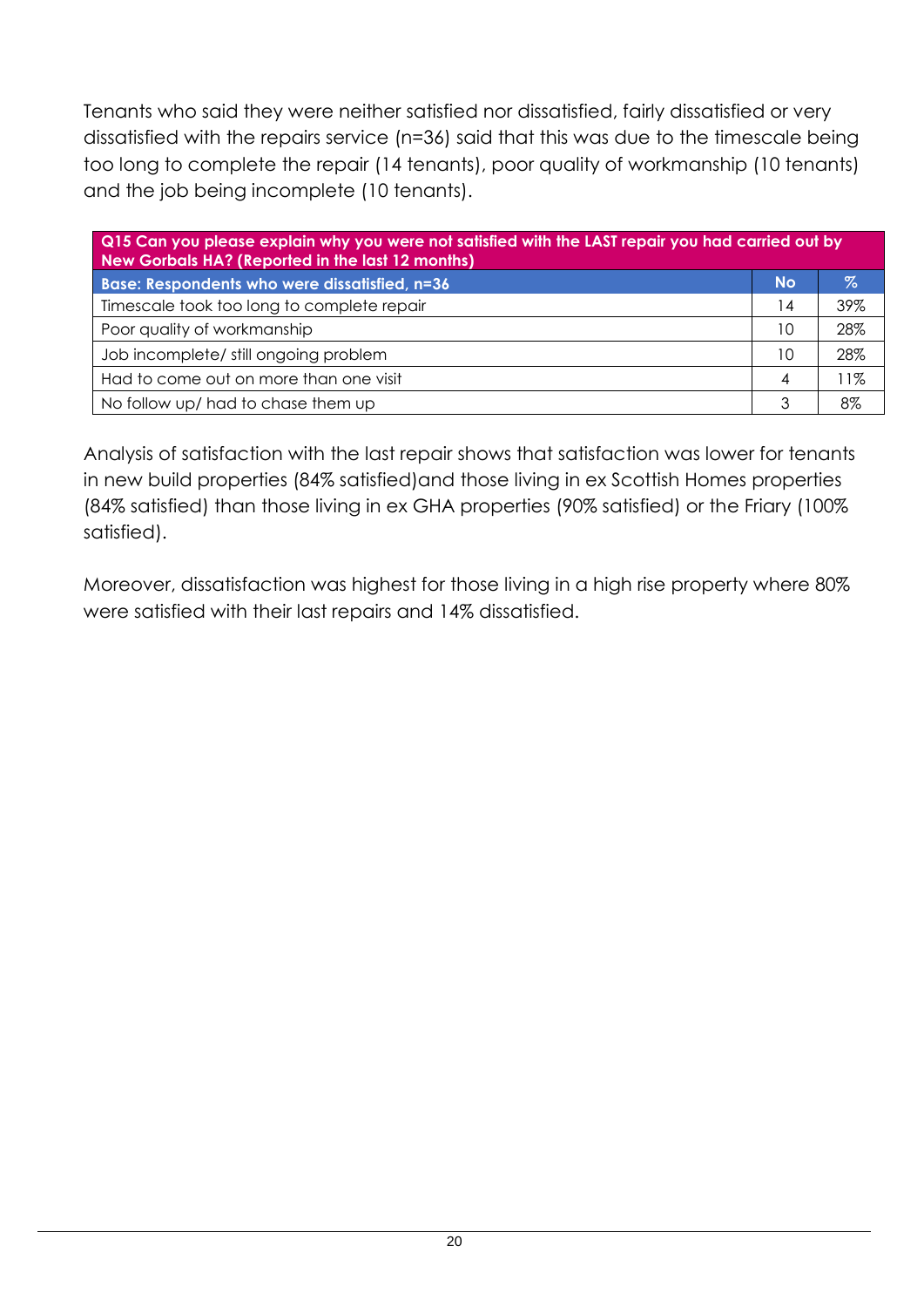### <span id="page-20-0"></span>**6. NEIGHBOURHOOD MANAGEMENT**

#### <span id="page-20-1"></span>**6.1 Neighbourhood as a place to live (Q16)**

In terms of the neighbourhood as a place to live, just over 9 in 10 respondents (91.5%) said they were very or fairly satisfied with their neighbourhood compared to 6.1% who were very or fairly dissatisfied. Satisfaction with the neighbourhood as a place to live has increased since 2013 from 87% to 89% in 2015 and again to 92% in 2018.

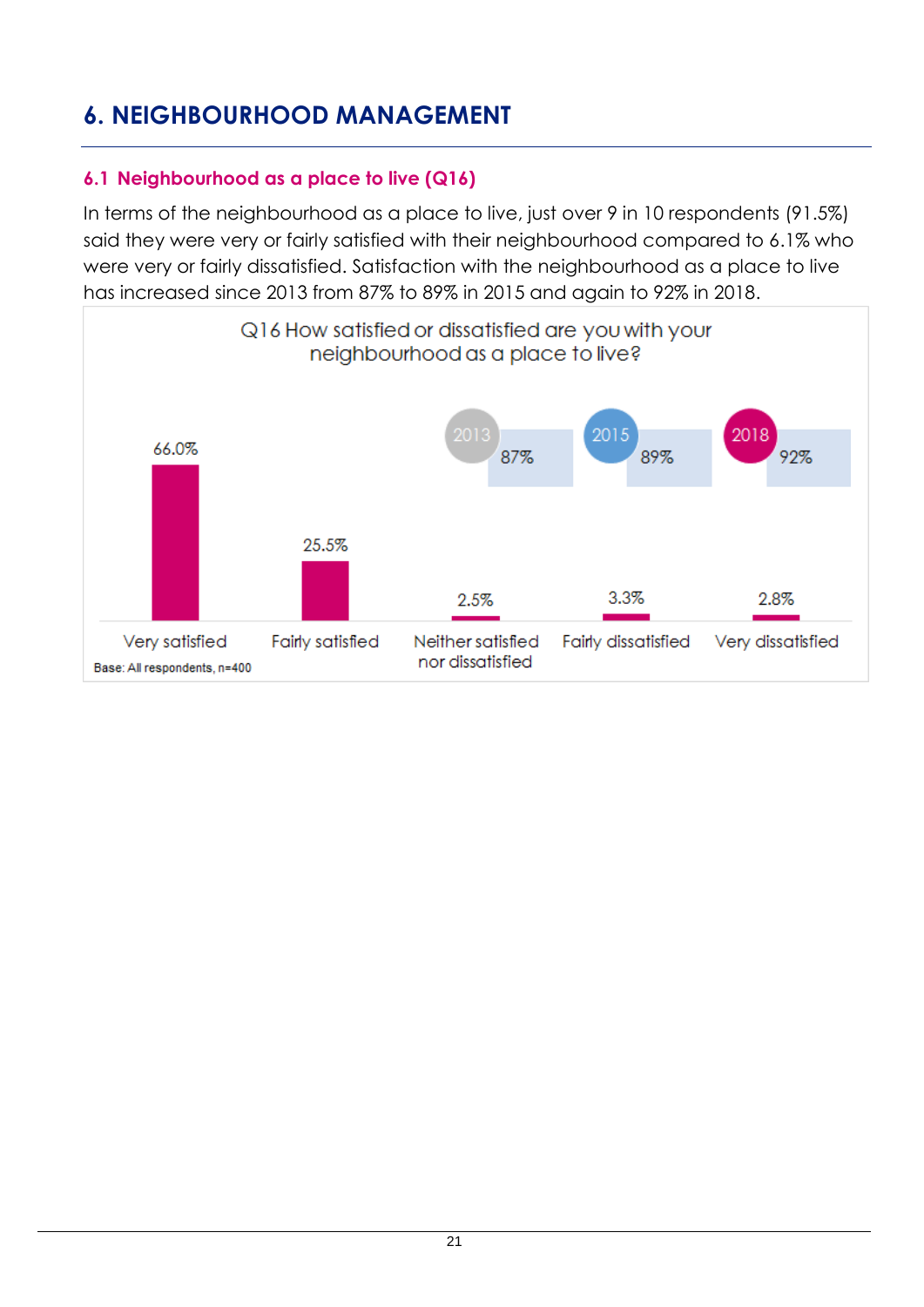#### <span id="page-21-0"></span>**6.2 Satisfaction with estate services (Q17)**

In relation to estate services, respondents were asked how satisfied they were with the close cleaning and security services provided by the Association. Where respondents said that they did not know or that the service was not applicable to them they have been excluded from the analysis. As shown, just under 8 in 10 respondents (77%) said they were fairly or very satisfied with the close cleaning service compared to 14% who were fairly or very dissatisfied. In terms of the security service, 83% were very or fairly satisfied compared to 7% who were dissatisfied.

The previous surveys did not ask about these services separately so there is no comparative analysis of these questions.



Where respondents were neither satisfied nor dissatisfied, fairly dissatisfied or very dissatisfied with either of these services they were asked to explain why.

For close cleaning, 75 out of 325 tenants stated one of these responses. The vast majority of responses (71 tenants) related to the standard of the close cleaning service with comments made about the fact it was not done correctly, often enough, dirty mops were used or that the landings and stairs were not swept.

In terms of security, 29 out of 170 tenants stated that they were neither satisfied nor dissatisfied, fairly dissatisfied or very dissatisfied. The key issues raised were about the fact that security was not always around or that security doors are broken, vandalised or jammed open.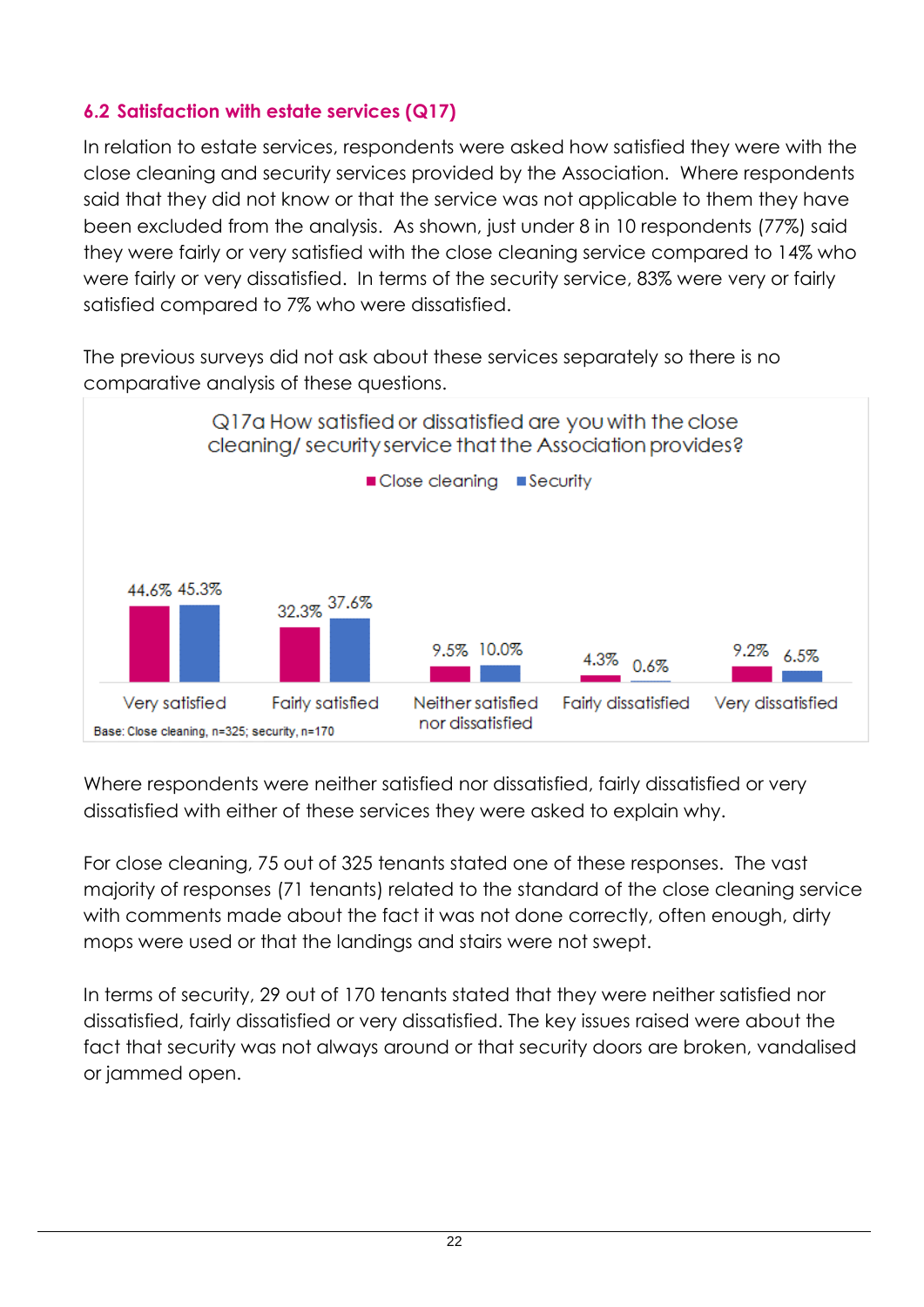#### <span id="page-22-0"></span>**6.3 Neighbourhood management (Q18)**

Respondents were then asked how satisfied or dissatisfied they were with the landlord's management of the neighbourhood they live in. Just under 9 in 10 respondents (87.5%) said they were very or fairly satisfied with New Gorbals management of their neighbourhood, compared to 5.8% who were fairly or very dissatisfied and 6.8% who were neither satisfied nor dissatisfied. Compared to the 2013 survey, satisfaction with New Gorbals management of the neighbourhood increased from 86% to 91% in 2015 but has now decreased marginally to 88% in 2018.



Tenants who said they were neither satisfied nor dissatisfied, fairly dissatisfied or very dissatisfied (n=50) were asked to explain why they were not satisfied with New Gorbals management of the neighbourhood they live in. The main reasons were that tenants had problems with anti-social behaviour or neighbours (11 tenants), bins were left out (8 tenants) and where tenants felt the area is untidy (8 tenants).

| Q18 Can you please explain why you are not satisfied with New Gorbals management of the<br>neighbourhood you live in? |               |       |  |  |  |
|-----------------------------------------------------------------------------------------------------------------------|---------------|-------|--|--|--|
| Base: Respondents who were dissatisfied with the management of the neighbourhood<br>they live in, n=50                | <b>No</b>     | %     |  |  |  |
| Problems with anti-social behaviour/ anti-social neighbours                                                           | 11            | 22%   |  |  |  |
| Bins left out/rubbish everywhere                                                                                      | 8             | 16%   |  |  |  |
| Area is untidy                                                                                                        | 8             | 16%   |  |  |  |
| Dog fouling issues                                                                                                    | 7             | 14%   |  |  |  |
| Lack of security                                                                                                      | 7             | 14%   |  |  |  |
| Parking problems                                                                                                      | 5             | 10%   |  |  |  |
| Other                                                                                                                 | 5             | 10%   |  |  |  |
| Nothing gets done/don't know what they do                                                                             | 4             | 8%    |  |  |  |
| Problems with slabs/pavements                                                                                         | 3             | $6\%$ |  |  |  |
| Communal services poor e.g. grass cutting                                                                             | $\mathcal{D}$ | 4%    |  |  |  |
| Vet tenants                                                                                                           |               | 2%    |  |  |  |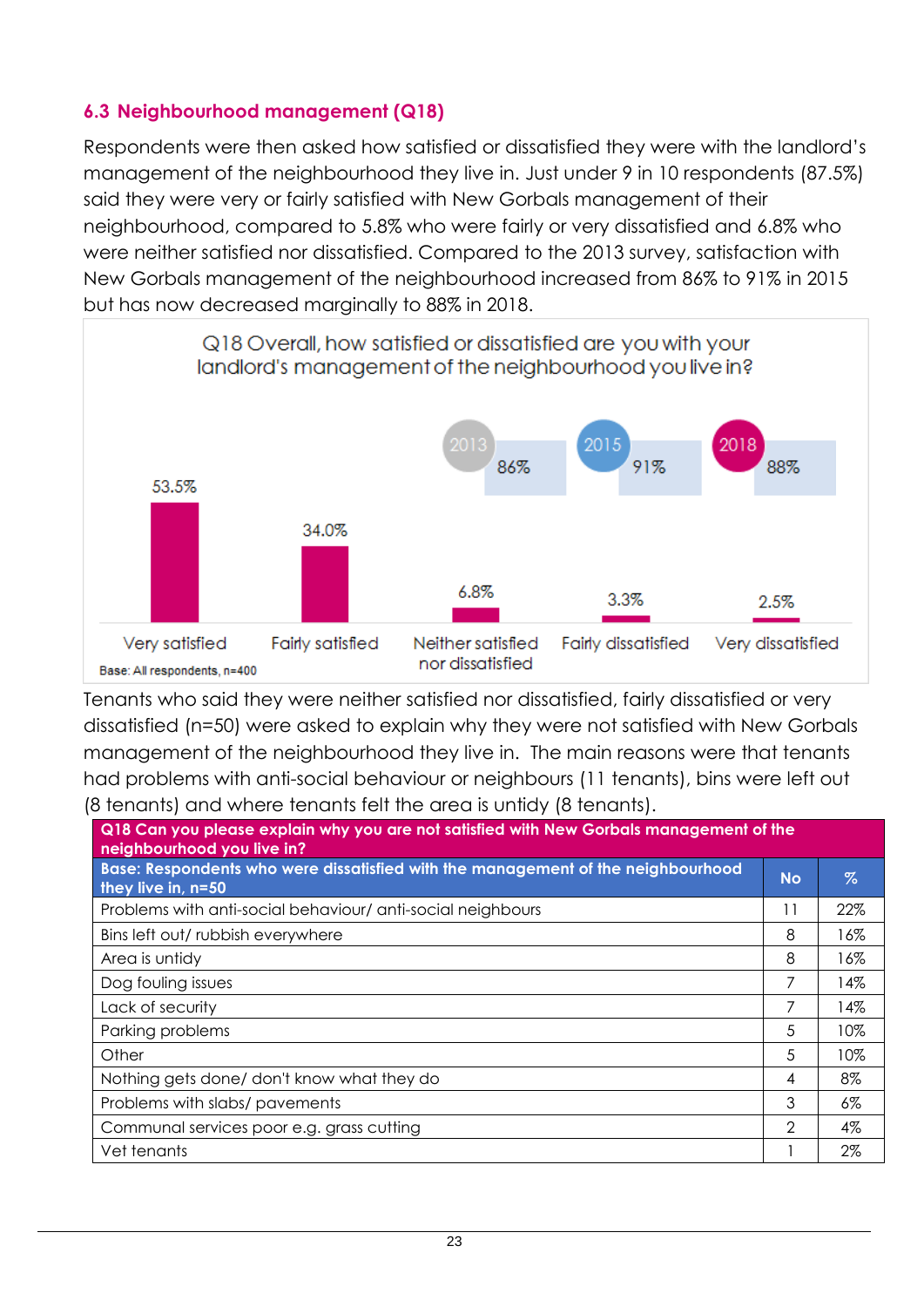### <span id="page-23-0"></span>**7. WELFARE REFORM AND RENT PAYMENT**

#### <span id="page-23-1"></span>**7.1 Value for money (Q19)**

In terms of value for money, over 8 in 10 respondents (81.6%) were of the opinion that their rent represents very or fairly good value for money, compared to 8.3% who felt their rent represents very or fairly poor value for money and 10.3% who felt it represents neither good nor poor value.

In terms of the 2013 survey, value for money increased from 71% to 83% in 2015 and has not changed significantly in 2018, sitting at 82% rating value for money as either very or fairly good.



Those who said their rent was neither good nor poor, fairly poor or very poor value for money (n=74) were asked to explain why did not think their rent was good value for money, the most common reasons given were that it is expensive or keeps increasing (41 tenants) or that poor services are received (14 tenants).

| Q19 Can you please explain why you do think your rent is good value for money?            |                 |     |  |  |  |  |
|-------------------------------------------------------------------------------------------|-----------------|-----|--|--|--|--|
| Base: Respondents who felt their rent did not represent good value for money,<br>$n = 74$ | <b>No</b>       | %   |  |  |  |  |
| It is too expensive/ keeps increasing                                                     | 41              | 55% |  |  |  |  |
| Poor services we receive                                                                  | $\overline{14}$ | 19% |  |  |  |  |
| Don't pay rent                                                                            | 7               | 10% |  |  |  |  |
| Home is in need of repairs                                                                | 7               | 10% |  |  |  |  |
| Poor size of home                                                                         | 7               | 10% |  |  |  |  |
| Don't know/ nothing to compare it to                                                      | 3               | 4%  |  |  |  |  |
| High compared to other HA/Council properties                                              | 3               | 4%  |  |  |  |  |
| Other                                                                                     | 3               | 4%  |  |  |  |  |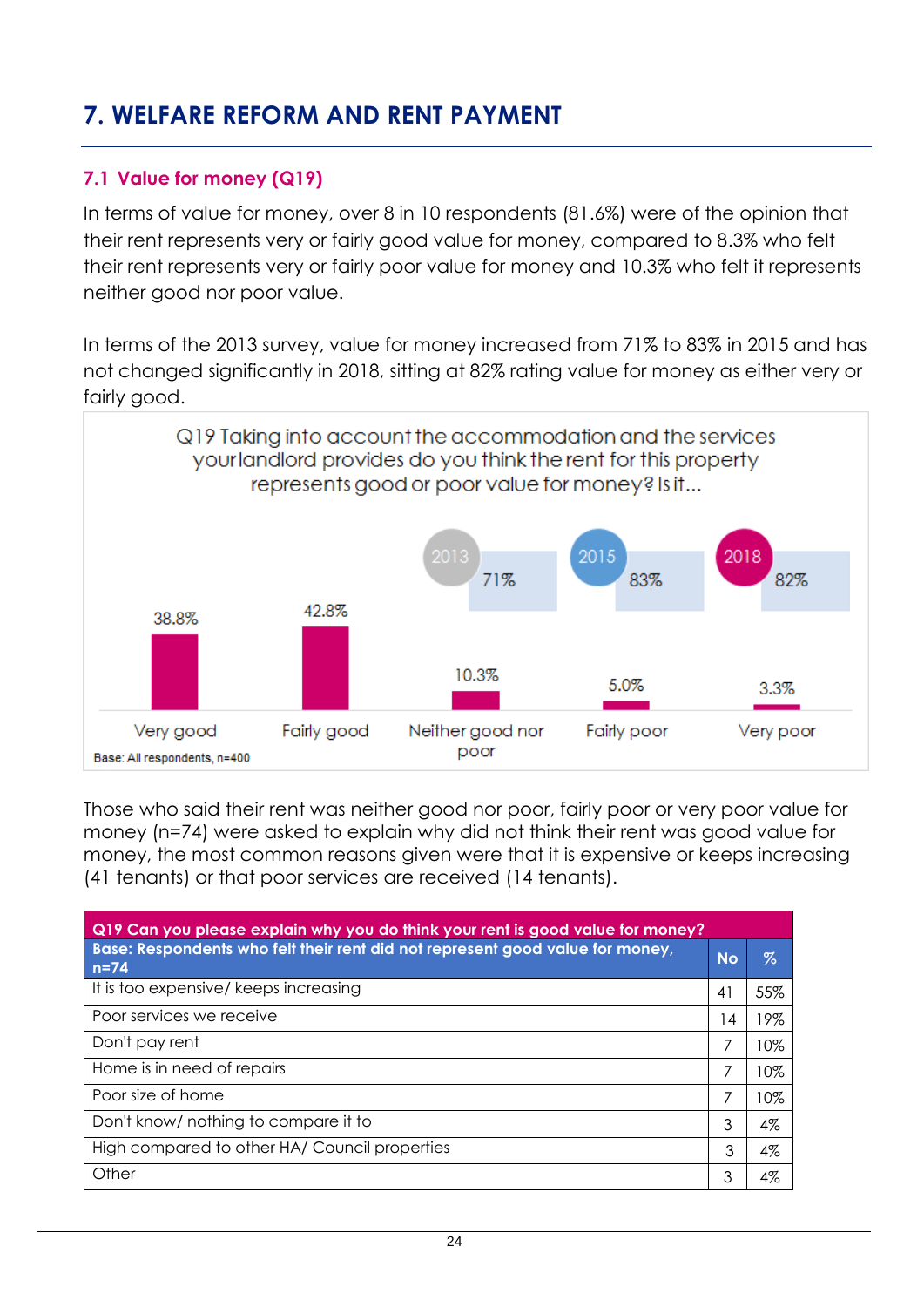#### <span id="page-24-0"></span>**7.2 Housing benefit (Q20/21)**

Just over 6 in 10 (62%) of survey respondents said that they were in receipt of housing benefit, 36% said they did not receive housing benefit and 2% were unsure or said they would prefer not to say.



The majority of tenants in receipt of housing benefit said that this covered their full rent (74%), 24% said this only covered part of their rent.

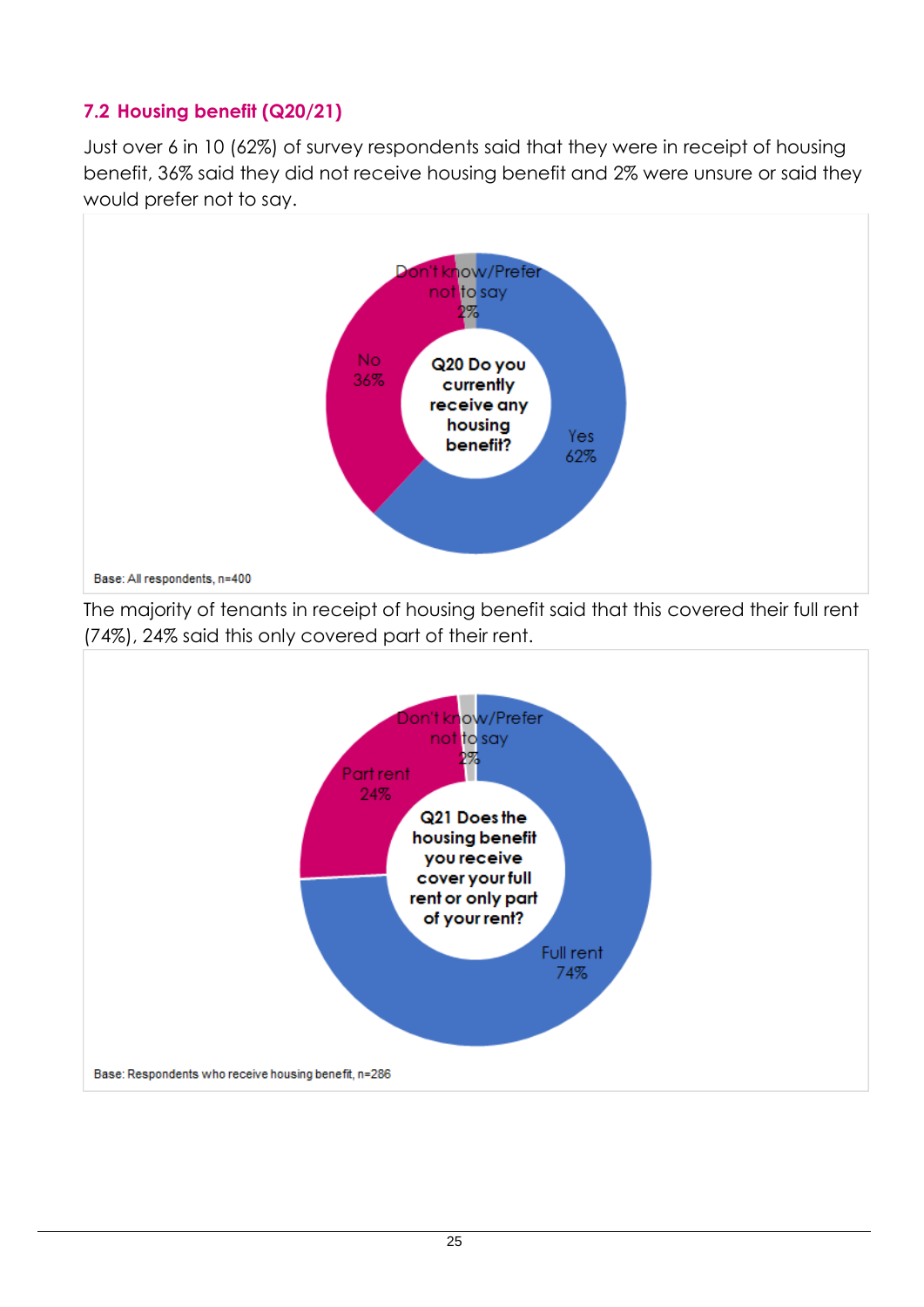#### <span id="page-25-0"></span>**7.3 Welfare Rights Officer (Q22)**

Tenants were then asked if they were aware that New Gorbals has a Welfare Rights Officer to help tenants make sure they are getting the benefits they are entitled to. Over 9 in 10 respondents (91%) said they were aware of this service. This has increased very significantly from 73% in 2015.

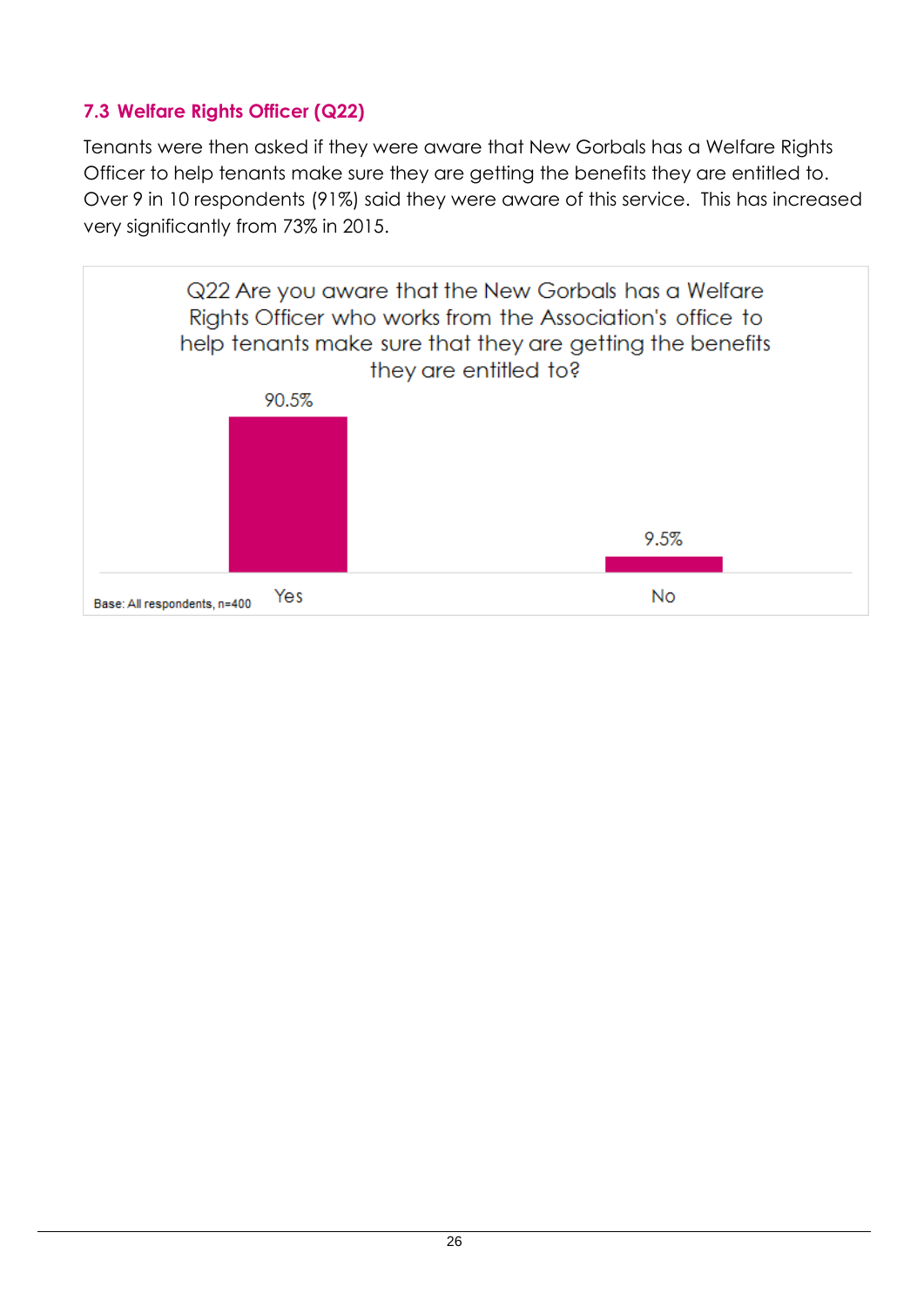### <span id="page-26-0"></span>**8. TENANTS PRIORITIES**

#### <span id="page-26-1"></span>**8.1 Service priorities**

The questionnaire included a question which asked tenants to rate their three top priorities for the Association's services. This revealed that two thirds of tenants felt the repairs service was a top, second or third priority (67%) followed by the overall quality of the home (64%) and value for money for rent (30%).

Compared to the 2015 survey results, the top two priorities of repairs service and overall quality of the home have remained consistent. Value for money has increased in priority from 21% in 2015 to 30% in 2018.

| Q23 Which of the following services would you consider to be your top three priorities? |                        |                 |                 |                |  |  |  |
|-----------------------------------------------------------------------------------------|------------------------|-----------------|-----------------|----------------|--|--|--|
| <b>Base: All respondents, n=400</b>                                                     | <b>Top</b><br>priority | 2nd<br>priority | 3rd<br>priority | <b>Overall</b> |  |  |  |
| The repairs service                                                                     | 24.0%                  | 28.3%           | 14.3%           | 67%            |  |  |  |
| The overall quality of your home                                                        | 32.0%                  | 20.5%           | 11.3%           | 64%            |  |  |  |
| Value for money for your rent                                                           | 9.5%                   | 8.8%            | 11.8%           | 30%            |  |  |  |
| Dealing with anti-social behaviour                                                      | 9.5%                   | 9.5%            | 10.3%           | 29%            |  |  |  |
| Estate services e.g. cleaning and security                                              | 5.8%                   | 7.8%            | 12.8%           | 26%            |  |  |  |
| Management of the neighbourhood                                                         | 3.3%                   | $6.8\%$         | 9.8%            | 20%            |  |  |  |
| Keeping tenants informed                                                                | 9.3%                   | 4.5%            | 4.8%            | 19%            |  |  |  |
| Listening to tenants views and acting on them                                           | 2.8%                   | 5.8%            | 9.3%            | 18%            |  |  |  |
| Helpfulness of Association staff                                                        | 2.3%                   | 4.0%            | 8.5%            | 15%            |  |  |  |
| Providing opportunities to participate in decision<br>making                            |                        | 1.5%            | 4.0%            | 6%             |  |  |  |
| Don't know                                                                              | $1.8\%$                | $1.8\%$         | 1.8%            | 5%             |  |  |  |
| Ease of contacting the Association                                                      |                        | 1.0%            | 1.8%            | 3%             |  |  |  |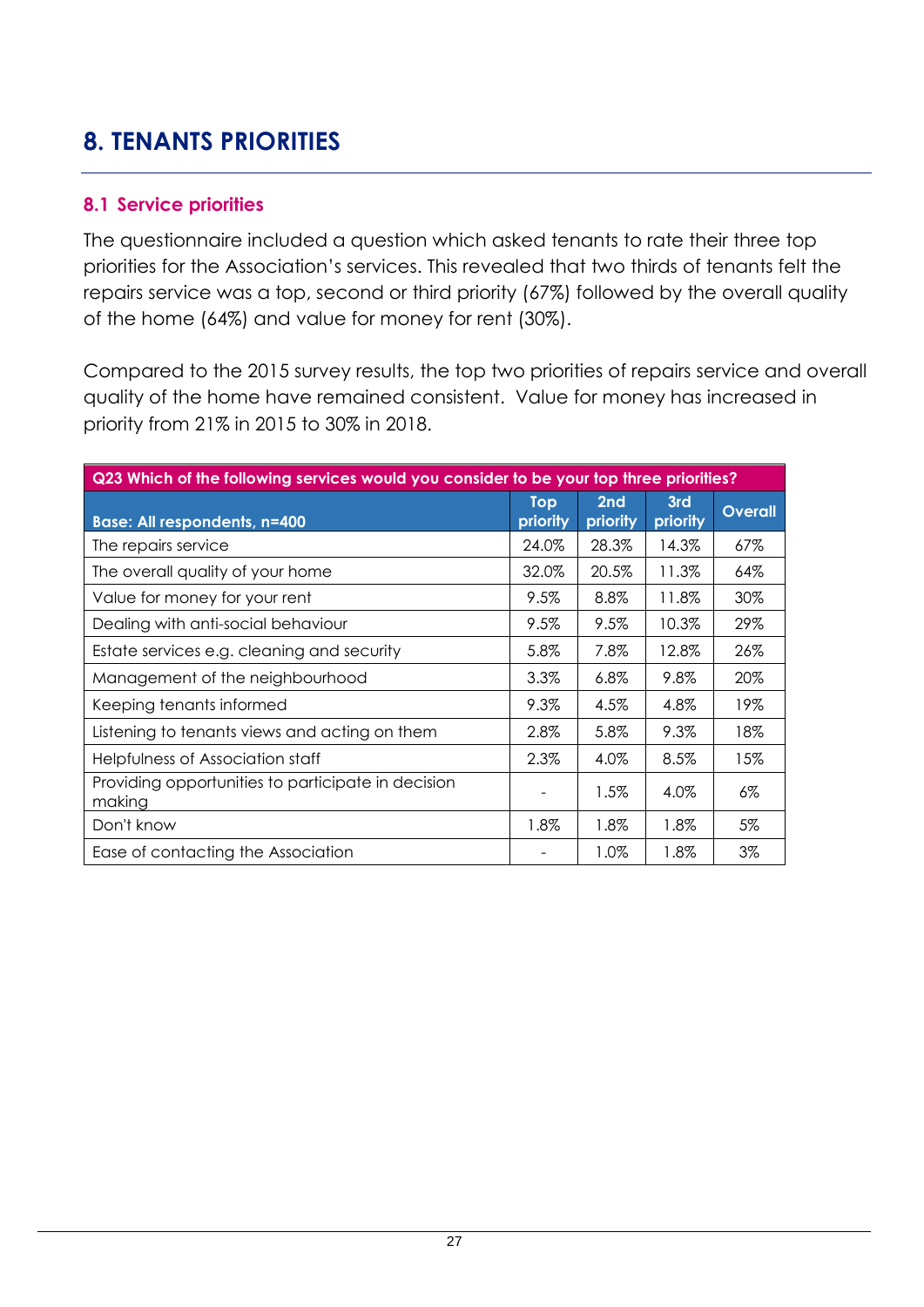### <span id="page-27-0"></span>**9. ABOUT YOU AND YOUR HOUSEHOLD**

#### <span id="page-27-1"></span>**9.1 Length of stay in current home (Q24)**

Respondents were asked how long they have lived in their current home. This revealed that 5% of respondents had lived in their home less than a year, 26% had lived in their home between 1 and 5 years, 21% had lived in their home between 5 and 10 years and 49% had lived in their home more than 10 years.



#### <span id="page-27-2"></span>**9.2 Age and gender (Q25)**

More females (58%) were interviewed across the course of the survey than males (42%).

The age profile of respondents is shown below and revealed that 11% of respondents were aged 16-34, 35% were aged 35-54, 41% were aged 55-74 and 14% of respondents were aged 75 and over.

| Q25- Main tenant- age           |           |       |  |  |  |
|---------------------------------|-----------|-------|--|--|--|
| <b>Base: Respondents, n=386</b> | <b>No</b> | $\%$  |  |  |  |
| $16-24$                         | 6         | 1.6%  |  |  |  |
| 25-34                           | 36        | 9.3%  |  |  |  |
| 35-44                           | 50        | 13.0% |  |  |  |
| 45-54                           | 83        | 21.5% |  |  |  |
| 55-64                           | 81        | 21.0% |  |  |  |
| 65-74                           | 77        | 19.9% |  |  |  |
| $75+$                           | 53        | 13.7% |  |  |  |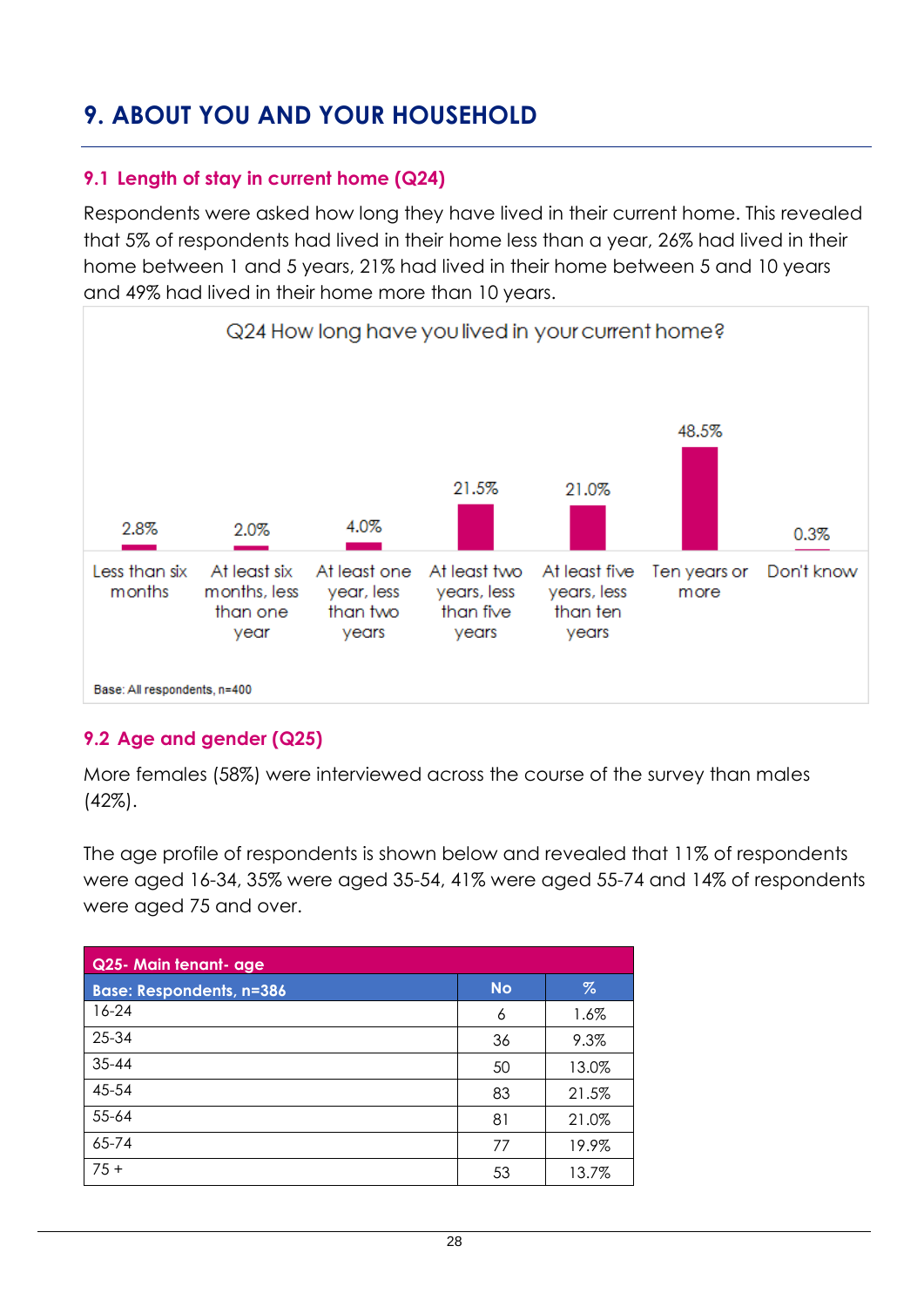#### <span id="page-28-0"></span>**9.3 Disability status (Q26)**

In terms of disability status, 60% of respondents said they or someone in their household had a disability which limits their day to day activities a little or a lot.



#### <span id="page-28-1"></span>**9.4 Ethnicity (Q27)**

The vast majority of respondents were of white Scottish (73%) or Other British (13%) ethnicity.

| Q27 What is your ethnic group?                          |                |         |  |  |  |  |
|---------------------------------------------------------|----------------|---------|--|--|--|--|
| <b>Base: All respondents, n=400</b>                     | <b>No</b>      | $\%$    |  |  |  |  |
| Scottish                                                | 291            | 72.8%   |  |  |  |  |
| Other British                                           | 51             | 12.8%   |  |  |  |  |
| African                                                 | 15             | 3.8%    |  |  |  |  |
| Prefer not to say                                       | 11             | 2.8%    |  |  |  |  |
| <b>Irish</b>                                            | 9              | 2.3%    |  |  |  |  |
| Any other white background                              | 6              | $1.5\%$ |  |  |  |  |
| White and Black African                                 | 5              | 1.3%    |  |  |  |  |
| Any other Asian/Asian Scottish/Asian British background | 4              | 1.0%    |  |  |  |  |
| Polish                                                  | $\mathfrak{D}$ | 0.5%    |  |  |  |  |
| Indian                                                  | $\mathcal{P}$  | 0.5%    |  |  |  |  |
| White and Asian                                         |                | 0.3%    |  |  |  |  |
| Any other mixed/multiple ethnic background              |                | 0.3%    |  |  |  |  |
| Chinese                                                 |                | 0.3%    |  |  |  |  |
| Any other ethnic group                                  |                | 0.3%    |  |  |  |  |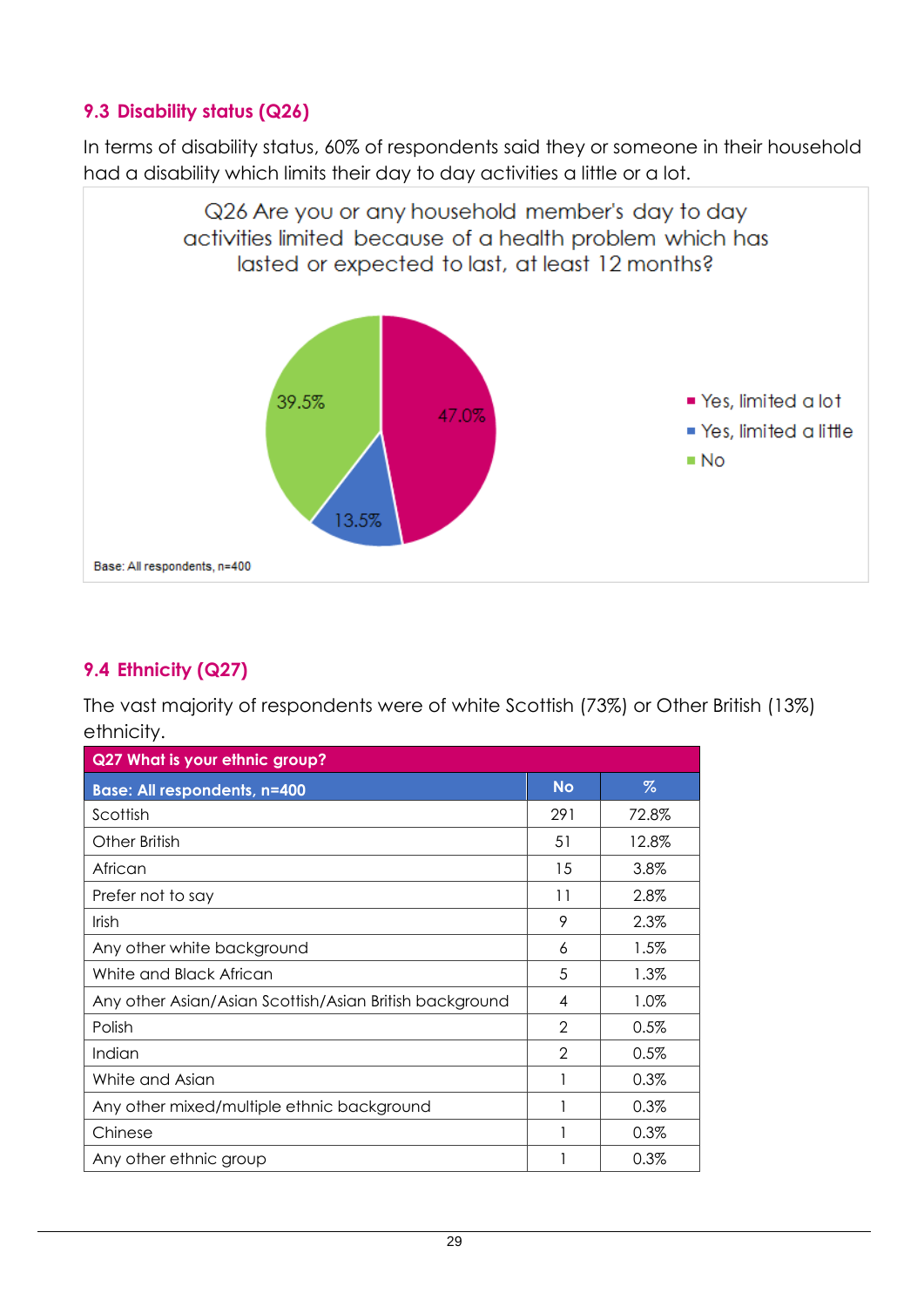### <span id="page-29-0"></span>**APPENDIX 1: SURVEY QUESTIONNAIRE**

*"Hello, my name is [STATE NAME]. I'm calling on behalf of Research Resource who have been asked by the New Gorbals Housing Association to interview their tenants about the housing and housing related services they provide. You should have received a letter to let you know I might visit. Would you be able to spare some time to answer some questions?"*

#### **[IF WILLING TO PARTICIPATE…]**

*Can I assure you that all your answers will remain totally confidential and anonymous. Nobody at New Gorbals Housing Association will know what answers you have given without your permission. You do not need to answer any questions you don't want to and you have the right to end the interview at any time. Can I confirm that you are happy to take part in the survey?*

| S <sub>1</sub> |  |  |  |  |  | Are you either the main tenant or a joint tenant for this property? |  |  |
|----------------|--|--|--|--|--|---------------------------------------------------------------------|--|--|
|----------------|--|--|--|--|--|---------------------------------------------------------------------|--|--|

| Yes                      | NΟ                                                                                                                         |
|--------------------------|----------------------------------------------------------------------------------------------------------------------------|
|                          |                                                                                                                            |
| [PROCEED WITH INTERVIEW] | <b>IASK TO SPEAK TO MAIN TENANT IF</b><br><b>AVAILABLE OR ARRANGE TIME TO RETURN IF</b><br><b>NOT CURRENTLY AVAILABLE]</b> |

*"All of the questions in this survey will be about your landlord - New Gorbals Housing Association."*

**Q1** Taking everything into account, how satisfied or dissatisfied are you with the overall service provided by your landlord? **[SHOWCARD]**

| Very satisfied                                                                                   | Fairly<br>satisfied | <b>Neither</b><br>satisfied nor<br>dissatisfied | Fairly<br>dissatisfied | Verv<br>dissatisfied | No opinion |
|--------------------------------------------------------------------------------------------------|---------------------|-------------------------------------------------|------------------------|----------------------|------------|
|                                                                                                  |                     |                                                 |                        |                      |            |
| <b>IIF CODE 3.4.51</b> Can you please explain why you are not satisfied with the overall service |                     |                                                 |                        |                      |            |

**[IF CODE 3,4,5]** Can you please explain why you are not satisfied with the overall service provided by New Gorbals Housing Association?

#### **CONTACT & ENGAGEMENT**

**Q2** Have you contacted your landlord in the last 12 months with a query other than to pay rent or service charges?

| Yes        | NΩ         |
|------------|------------|
|            |            |
| [GO TO Q3] | [GO TO Q4] |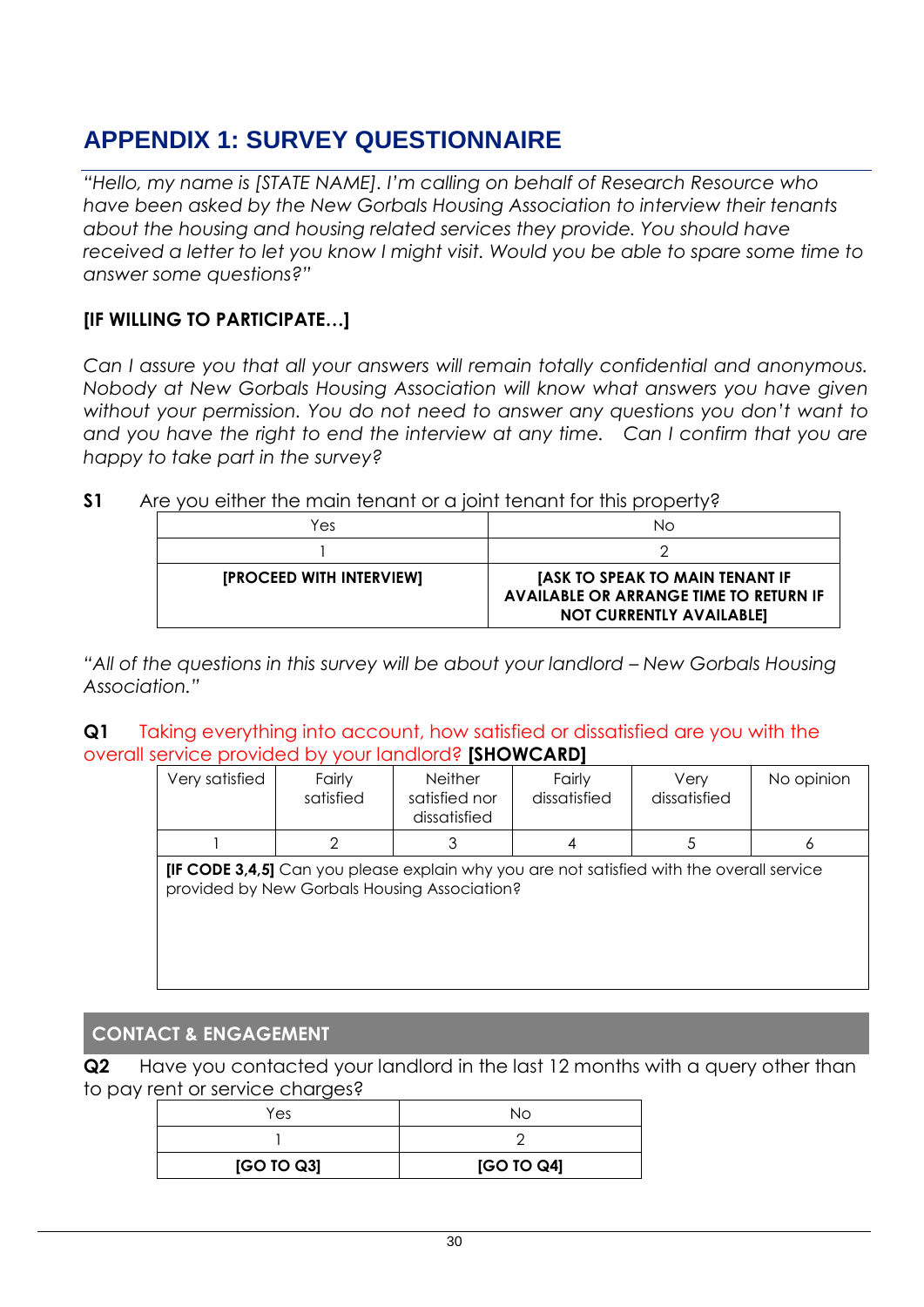**Q3** Did you find the staff helpful or unhelpful? **[SHOWCARD]** 

| Very helpful | Fairly helpful                            | Neither | Fairly<br>unhelpful | Very<br>unhelpful |
|--------------|-------------------------------------------|---------|---------------------|-------------------|
|              |                                           |         |                     |                   |
|              | If unhelpful, can you please explain why? |         |                     |                   |

**Q4** Which of the following methods of being kept informed and getting in touch with your landlord are you happy to use? **[SHOWCARD]**

**Q5** And which one of these methods would you prefer your landlord use to contact you? **[SHOWCARD]**

|                                            | Q4 - HAPPY TO USE<br>Please circle all that apply | Q5 - PREFER LANDLORD USE<br>Please circle one box |
|--------------------------------------------|---------------------------------------------------|---------------------------------------------------|
| Email                                      |                                                   |                                                   |
| <b>New Gorbals Website</b>                 | 2                                                 | 2                                                 |
| New Gorbals App                            | 3                                                 | 3                                                 |
| Telephone                                  | 4                                                 | 4                                                 |
| Text / SMS                                 | 5                                                 | 5                                                 |
| In writing                                 | 6                                                 | 6                                                 |
| Visit to the office                        | 7                                                 | 7                                                 |
| Visit to your home by staff                | 8                                                 | 8                                                 |
| Public meetings                            | 9                                                 | 9                                                 |
| Newsletter                                 | 10                                                | 10                                                |
| Facebook, twitter or other<br>social media | 11                                                | 11                                                |
| Other – please state                       | 12                                                | 12                                                |

**Q6** Do you ever use the internet or mobile apps in any of the following ways? **ALL THAT APPLY**

| Using a home computer                                              |  |
|--------------------------------------------------------------------|--|
| Using a smartphone                                                 |  |
| Using a tablet                                                     |  |
| Internet access through public access terminals e.g. at<br>library |  |
| Other (please specify)                                             |  |
| Do not use the internet or mobile apps                             |  |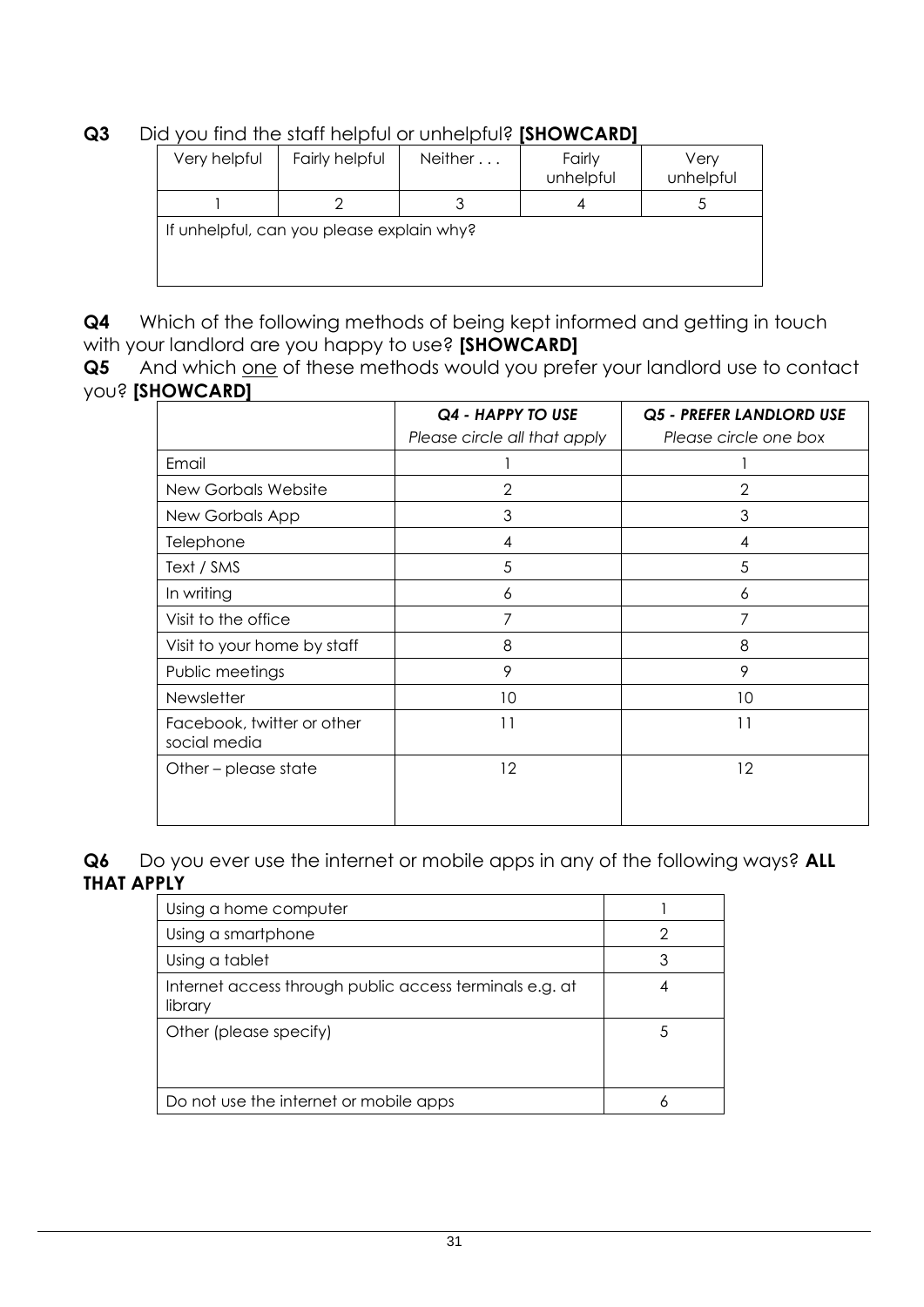#### **Q7** How good or poor do you feel your landlord is at keeping you informed about their services and decisions? **[SHOWCARD]**

| Very good | Fairly good                   | Neither good<br>nor poor                                                          | Fairly poor | Very poor |
|-----------|-------------------------------|-----------------------------------------------------------------------------------|-------------|-----------|
|           |                               |                                                                                   |             |           |
|           | good at keeping you informed? | <b>[IF CODE 3,4,5]</b> Can you please explain why you do not think New Gorbals is |             |           |

**Q8** a) Are you aware of the following ways in which tenants can become involved in New Gorbals Housing Association?

b) Whether or not you have participated in these activities in the past, would you be interested in participating in any of these in the future?

|                                                     | a) aware | b) interested |
|-----------------------------------------------------|----------|---------------|
| Becoming a member of New Gorbals                    |          |               |
| Becoming a Committee member of New Gorbals          | ∩        | ◠             |
| Attending the Tenant Panel                          | 3        |               |
| Examining and reviewing the work of the Association |          |               |
| Attending social activities/ fun days               |          |               |
| Attending a public meeting                          | Ô        |               |
| Attending a smaller discussion group                |          |               |
| Assisting with some community work                  | 8        | 8             |
| Completing occasional surveys                       | Ω        |               |
| Attending the AGM                                   | 10       |               |
| None                                                |          | [ASK          |
|                                                     |          | Q9            |

**Q8c** You said you would potentially be interested in getting involved in the future. Are you happy that we pass over your name and area of interest to New Gorbals Community Engagement Team so that they can give you more information about this? All your other answers will remain completely confidential.

| <b>UNION CONTRACTOR CONTROLLING CONTROLLING</b> |  |
|-------------------------------------------------|--|
|                                                 |  |
| N.                                              |  |

#### **Q9. [ASK ONLY TENANTS WHO STATED 'NONE' at Q8b, OTHERS GO TO Q10]**

Why are you not interested in participating more in the Association?

| Childcare commitments                                  |    |
|--------------------------------------------------------|----|
| Work commitments                                       |    |
| Health / disability issues                             |    |
| Not interested                                         |    |
| Don't think I have anything to contribute              |    |
| Lack confidence in speaking up                         |    |
| Don't understand enough about the work of New Gorbals  |    |
| Not aware of any meetings/opportunities to participate |    |
| Transport issues                                       |    |
| Other - please specify                                 | 10 |
|                                                        |    |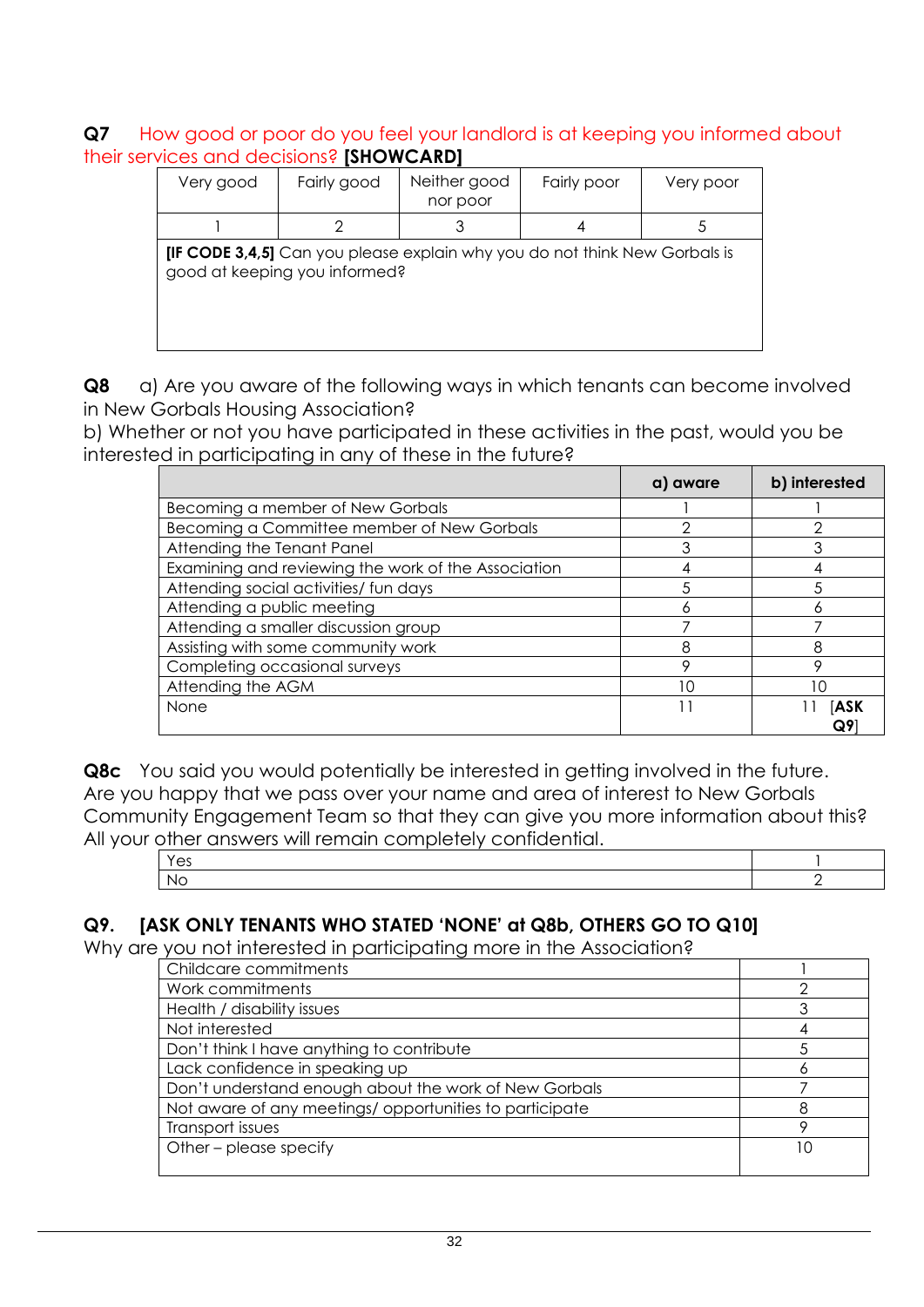**Q10** Looking at this card, would you be interested in becoming more involved in or being consulted on any of the following? **[CIRCLE ALL THAT APPLY]** 

| How your rent charge is calculated                         |  |
|------------------------------------------------------------|--|
| The Repairs service                                        |  |
| The role of New Gorbals in managing your Estate            |  |
| New Gorbals's plans for modernisation work to your home    |  |
| The role of New Gorbals in dealing with Anti-Social Issues |  |
| Organising community events                                |  |
| Other (please specify)                                     |  |
|                                                            |  |
|                                                            |  |
| None                                                       |  |

**Q11** Which of the following best describes the level of consultation you would like to be involved in?

| I would not wish to be contacted at all by New Gorbals                    |  |
|---------------------------------------------------------------------------|--|
| I would wish to be advised about but not consulted on changes to services |  |
| I would like to be consulted about the changes which affect me directly   |  |
| I would like to be consulted about all changes                            |  |

#### **Q12** How satisfied or dissatisfied are you with the opportunities given to you to participate in your landlord's decision-making processes? **[SHOWCARD]**

| Very satisfied                                                                                                                                                          | <b>Fairly satisfied</b> | <b>Neither</b><br>satisfied nor<br>dissatisfied | Fairly<br>dissatisfied | Very<br>dissatisfied |
|-------------------------------------------------------------------------------------------------------------------------------------------------------------------------|-------------------------|-------------------------------------------------|------------------------|----------------------|
|                                                                                                                                                                         | 2                       | 3                                               | 4                      | 5.                   |
| <b>[IF CODE 3,4,5]</b> Can you please explain why are not satisfied with the<br>opportunities given to you to participate in New Gorbal's decision making<br>processes? |                         |                                                 |                        |                      |

#### **CURRENT HOME**

#### *"And thinking about your home now…"*

#### **Q13** Overall, how satisfied or dissatisfied are you with the quality of your home?

| Very satisfied | Fairly satisfied                                                             | <b>Neither</b><br>satisfied nor<br>dissatisfied | Fairly<br>dissatisfied | Very<br>dissatisfied |
|----------------|------------------------------------------------------------------------------|-------------------------------------------------|------------------------|----------------------|
|                | 2                                                                            | 3                                               |                        |                      |
| of your home?  | [IF CODE 3, 4 OR 5] Can you please explain why you are not satisfied quality |                                                 |                        |                      |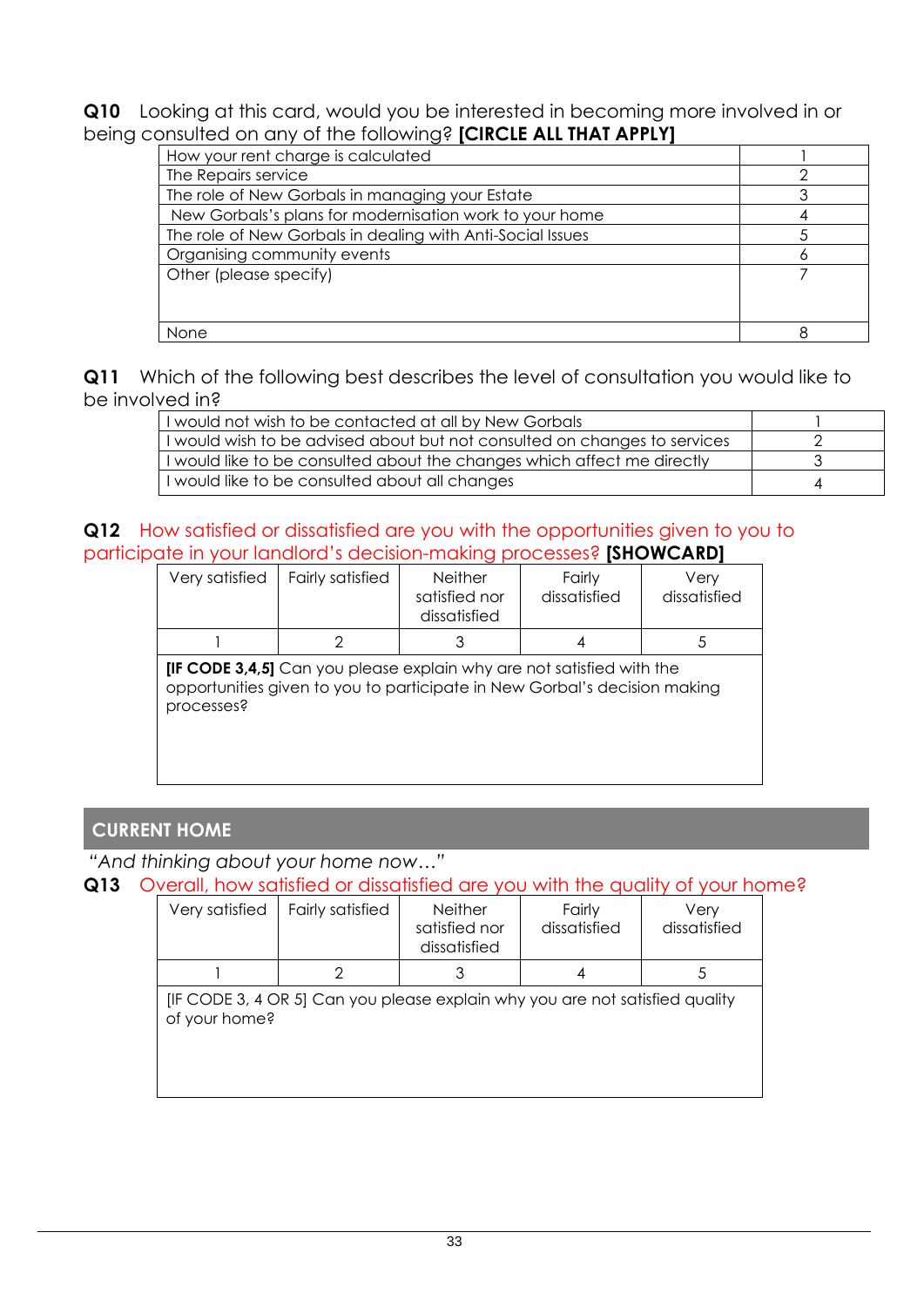#### **Q14** Have you had any repairs carried out in this property in the last 12 months?

| Yes | Nc |
|-----|----|
|     |    |

#### **Q15** Thinking about the LAST time you had repairs carried out, how satisfied or dissatisfied were you with the repairs service provided by your landlord?

| Very satisfied | <b>Fairly satisfied</b>                                                                                                                | <b>Neither</b><br>satisfied nor<br>dissatisfied | Fairly<br>dissatisfied | Very<br>dissatisfied |
|----------------|----------------------------------------------------------------------------------------------------------------------------------------|-------------------------------------------------|------------------------|----------------------|
|                | 2                                                                                                                                      |                                                 | 4                      | 5                    |
|                | <b>IIF CODE 3, 4 OR 5]</b> Can you please explain why you are not satisfied with LAST<br>repair you had carried out by New Gorbals HA? |                                                 |                        |                      |

#### **NEIGHBOURHOOD MANAGEMENT**

#### **Q16** How satisfied or dissatisfied are you with your neighbourhood as a place to live?

|  | Very satisfied   Fairly satisfied | Neither | Fairly<br>dissatisfied | Verv<br>dissatisfied |  |
|--|-----------------------------------|---------|------------------------|----------------------|--|
|  |                                   |         |                        |                      |  |

**Q17a** How satisfied or dissatisfied are you with the close cleaning service that the Association provides?

| Very satisfied                                                                                                                     | Fairly<br>satisfied | <b>Neither</b><br>satisfied nor<br>dissatisfied | Fairly<br>dissatisfied | Very<br>dissatisfied | Don't know/<br>not<br>applicable |
|------------------------------------------------------------------------------------------------------------------------------------|---------------------|-------------------------------------------------|------------------------|----------------------|----------------------------------|
|                                                                                                                                    |                     |                                                 |                        |                      |                                  |
| <b>IF CODE 3, 4 OR 5]</b> Can you please explain why you are not satisfied with the estate services<br>provided by New Gorbals HA? |                     |                                                 |                        |                      |                                  |

**Q17b** How satisfied or dissatisfied are you with the security services that the Association provides? [NB This is relevant for high flats only]

| Very satisfied                                                                                                                     | Fairly<br>satisfied | <b>Neither</b><br>satisfied nor<br>dissatisfied | Fairly<br>dissatisfied | Verv<br>dissatisfied | Don't know/<br>not<br>applicable |
|------------------------------------------------------------------------------------------------------------------------------------|---------------------|-------------------------------------------------|------------------------|----------------------|----------------------------------|
|                                                                                                                                    |                     |                                                 |                        |                      | O                                |
| <b>IF CODE 3, 4 OR 5]</b> Can you please explain why you are not satisfied with the estate services<br>provided by New Gorbals HA? |                     |                                                 |                        |                      |                                  |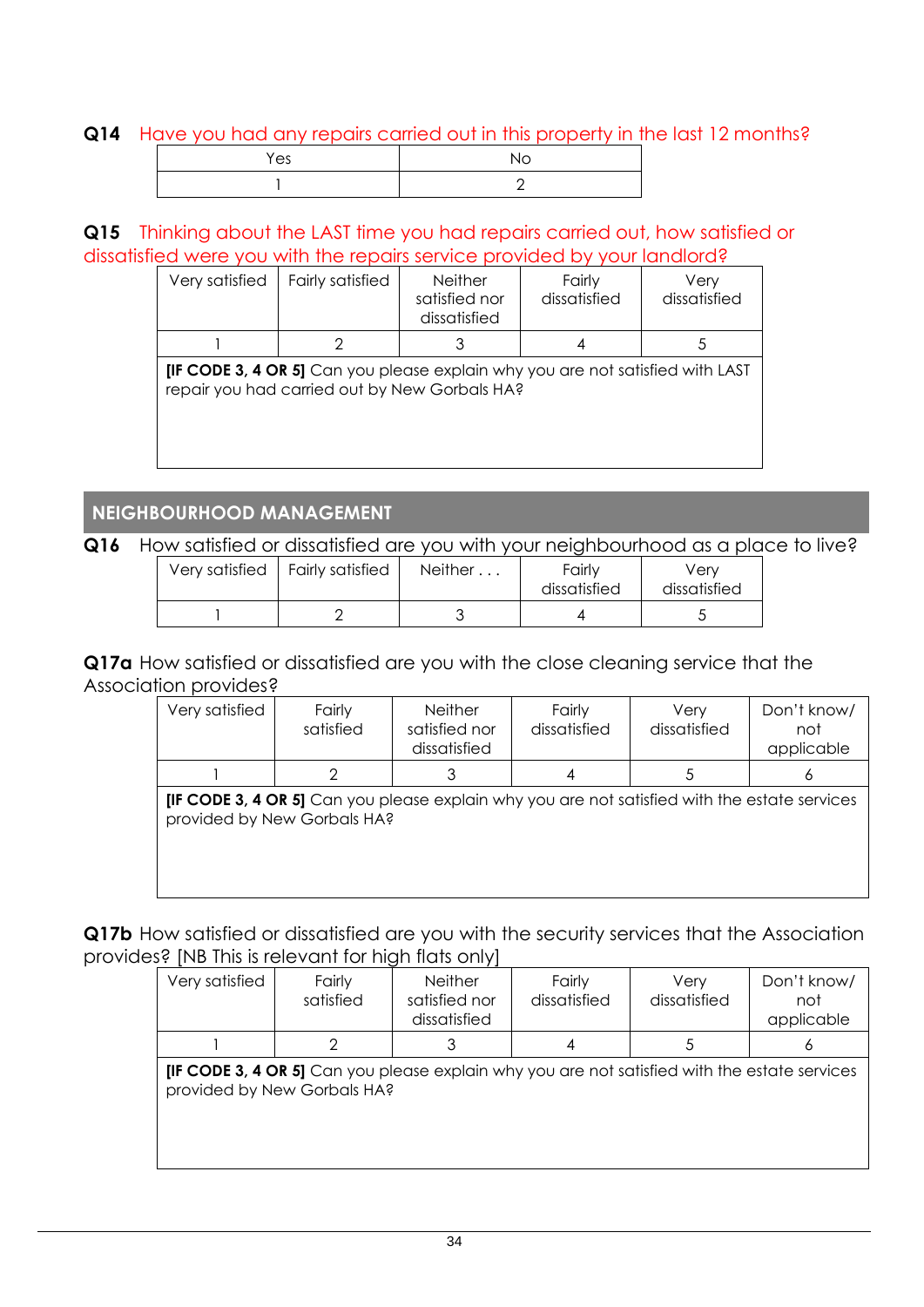#### **Q18** Overall, how satisfied or dissatisfied are you with your landlord's management of the neighbourhood you live in?

| Very satisfied                                                                                                                               | <b>Fairly satisfied</b> | <b>Neither</b><br>satisfied nor<br>dissatisfied | Fairly<br>dissatisfied | Very<br>dissatisfied |
|----------------------------------------------------------------------------------------------------------------------------------------------|-------------------------|-------------------------------------------------|------------------------|----------------------|
|                                                                                                                                              | 2                       | 3                                               | 4                      | 5                    |
| <b>IIF CODE 3, 4 OR 5]</b> Can you please explain why you are not satisfied with New<br>Gorbals management of the neighbourhood you live in? |                         |                                                 |                        |                      |

#### **WELFARE REFORM AND RENT PAYMENT**

**Q19** Taking into account the accommodation and the services your landlord provides, do you think that the rent for this property represents good or poor value for money? Is it . . .

| Very good             | Fairly good | Neither good<br>nor poor                                                            | Fairly poor | Very poor |
|-----------------------|-------------|-------------------------------------------------------------------------------------|-------------|-----------|
|                       |             |                                                                                     |             |           |
| good value for money? |             | <b>IIF CODE 3, 4 OR 5]</b> Can you please explain why you do not think your rent is |             |           |

**Q20** Do you currently receive any housing benefit or help with housing costs through Universal Credit?

| Yes         | NΟ          | Don't know / Prefer not to<br>say |
|-------------|-------------|-----------------------------------|
|             |             |                                   |
| [GO TO Q21] | [GO TO Q22] | [GO TO Q22]                       |

**Q21** Does the housing benefit/ housing element of Universal Credit you receive cover your full rent or only part of your rent?

| Full rent | Part rent | Don't know / Prefer not to<br>say |
|-----------|-----------|-----------------------------------|
|           |           |                                   |

**Q22** Are you aware that the New Gorbals has a Welfare Rights Officer who works from the Association's office to help tenants make sure that they are getting the benefits they are entitled to?

| Yes | No |
|-----|----|
|     | –  |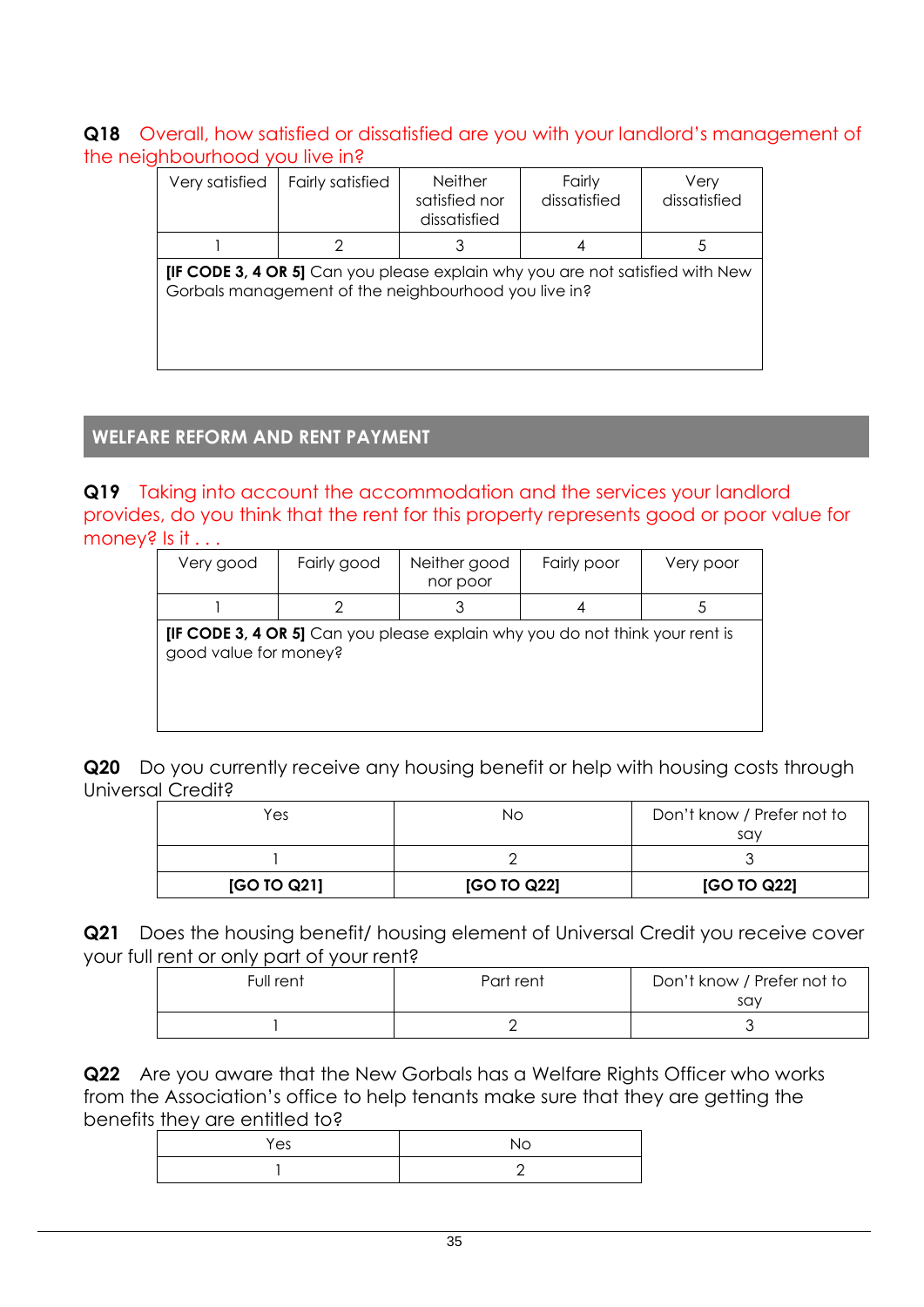#### **TENANT PRIORITIES**

#### **Q23 Which of the following services would you consider to be your top three priorities? [SHOWCARD]**

|                                                    | Top | 2 <sub>nd</sub> | 3rd |
|----------------------------------------------------|-----|-----------------|-----|
| Keeping tenants informed                           |     |                 |     |
| The overall quality of your home                   | 2   | っ               | ◠   |
| Providing opportunities to participate in decision | 3   | 3               |     |
| making                                             |     |                 |     |
| The repairs service                                | 4   | 4               |     |
| Dealing with anti-social behaviour                 | 5   | 5               | 5   |
| Estate services e.g.cleaning and security          | 6   | 6               | Α   |
| Value for money for your rent                      |     |                 |     |
| Ease of contacting the Association                 | 8   | 8               | 8   |
| Helpfulness of Association staff                   | 9   | 9               | 9   |
| Listening to tenants views and acting on them      | 10  | 10              | 10  |
| Management of the neighbourhood                    |     |                 |     |

#### **ABOUT YOU AND YOUR HOUSEHOLD**

*"I'm going to ask you a few questions about yourself and anyone else who lives here. I*  just wanted to remind you that this survey is anonymous, and you don't have to answer *any of these questions if you don't want to."*

#### **Q24** How long have you lived in your current home?

|                                          | Please circle one box |
|------------------------------------------|-----------------------|
| Less than six months                     |                       |
| At least six months, less than one year  |                       |
| At least one year, less than two years   | 3                     |
| At least two years, less than five years |                       |
| At least five years, less than ten years | 5                     |
| Ten years or more                        |                       |
| Don't know                               |                       |

**Q25** Please tell me the age and gender of everyone who lives with you in your household

|                  | Age (Exact) | Gender (M/F) |
|------------------|-------------|--------------|
| Main tenant      |             |              |
| Partner (if any) |             |              |
| Person 3         |             |              |
| Person 4         |             |              |
| Person 5         |             |              |
| Person 6         |             |              |

*Transgender or transsexual individuals may select either male or female, whichever they believe is correct, irrespective of the details recorded on their birth certificate.*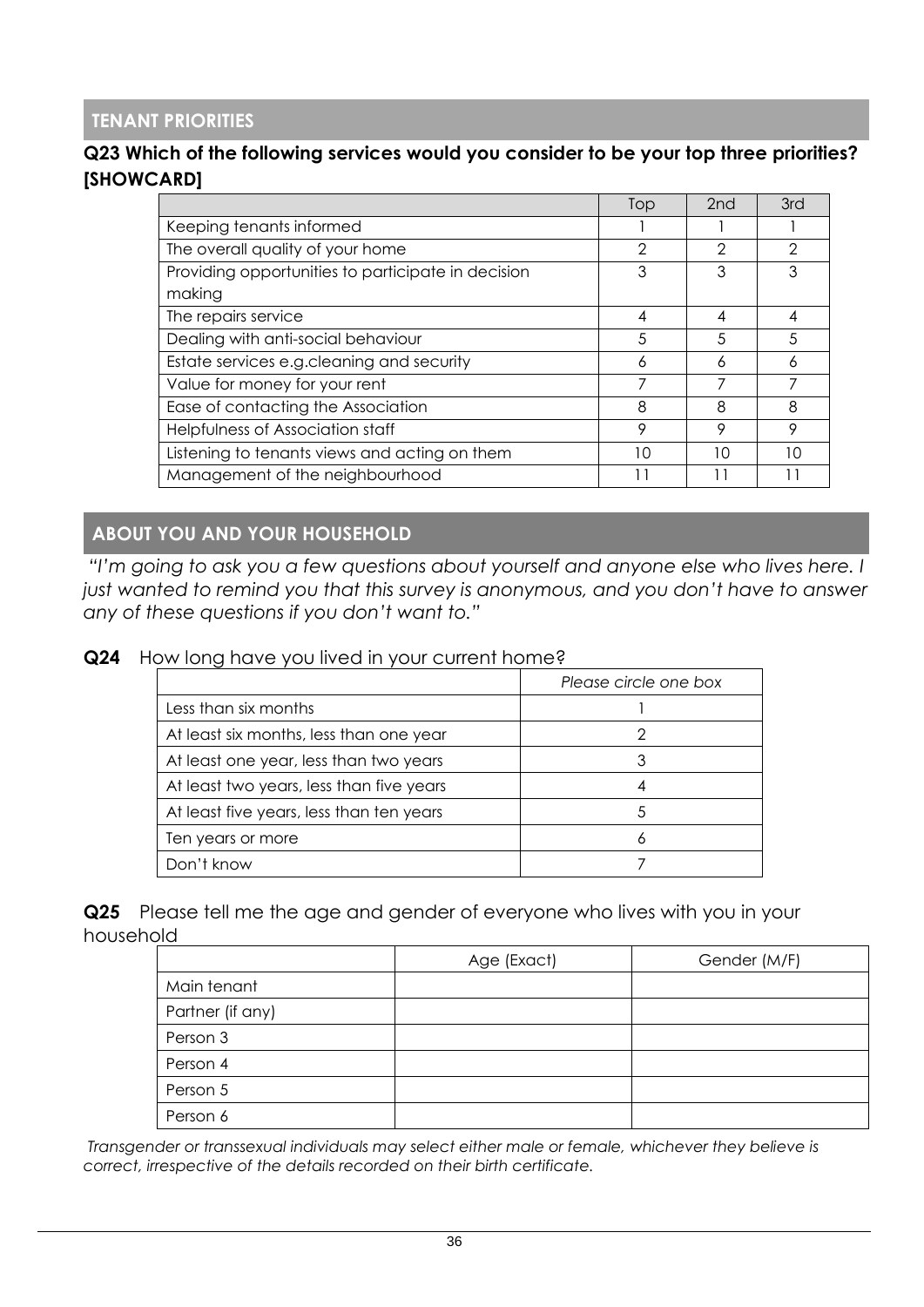**Q26** Are your or any household member's day-to-day activities limited because of a health problem which has lasted, or is expected to last, at least 12 months?

| Yes, limited a lot | Yes, limited a little | NC. |
|--------------------|-----------------------|-----|
|                    |                       |     |

#### **Q27** What is your (and your partner's) ethnic group? **[SHOWCARD]**

|                                                               | Main Tenant    | Partner        |
|---------------------------------------------------------------|----------------|----------------|
| White                                                         |                |                |
| - Scottish                                                    | 1              | 1              |
| - Other British                                               | $\overline{2}$ | $\overline{2}$ |
| - Irish                                                       | 3              | 3              |
| - Polish                                                      | $\overline{4}$ | $\overline{4}$ |
| - Gypsy / Traveller                                           | 5              | 5              |
| - Any other white background                                  | 6              | 6              |
| Mixed / multiple ethnic groups                                |                |                |
| - White and Black Caribbean                                   | $\overline{7}$ | 7              |
| - White and Black African                                     | 8              | 8              |
| - White and Asian                                             | 9              | 9              |
| - Any other mixed / multiple ethnic background                | 10             | 10             |
| Asian / Asian Scottish / Asian British                        |                |                |
| - Indian                                                      | 11             | 11             |
| - Pakistani                                                   | 12             | 12             |
| - Bangladeshi                                                 | 13             | 13             |
| - Chinese                                                     | 14             | 14             |
| - Any other Asian / Asian Scottish / Asian British background | 15             | 15             |
| Black / African / Caribbean / Black Scottish / Black British  |                |                |
| - African                                                     | 16             | 16             |
| - Caribbean                                                   | 17             | 17             |
| - Any other Black / Black Scottish / Black British background | 18             | 18             |
| Other ethnic group                                            |                |                |
| - Arab / Arab Scottish / Arab British                         | 19             | 19             |
| - Any other ethnic group                                      | 20             | 20             |
| Prefer not to say                                             | 21             | 21             |

#### **Do you have any other comments you wish to make about the Association and its services? [INTERVIEWER: RECORD FULLY]**

#### **THANK YOU AND CLOSE**